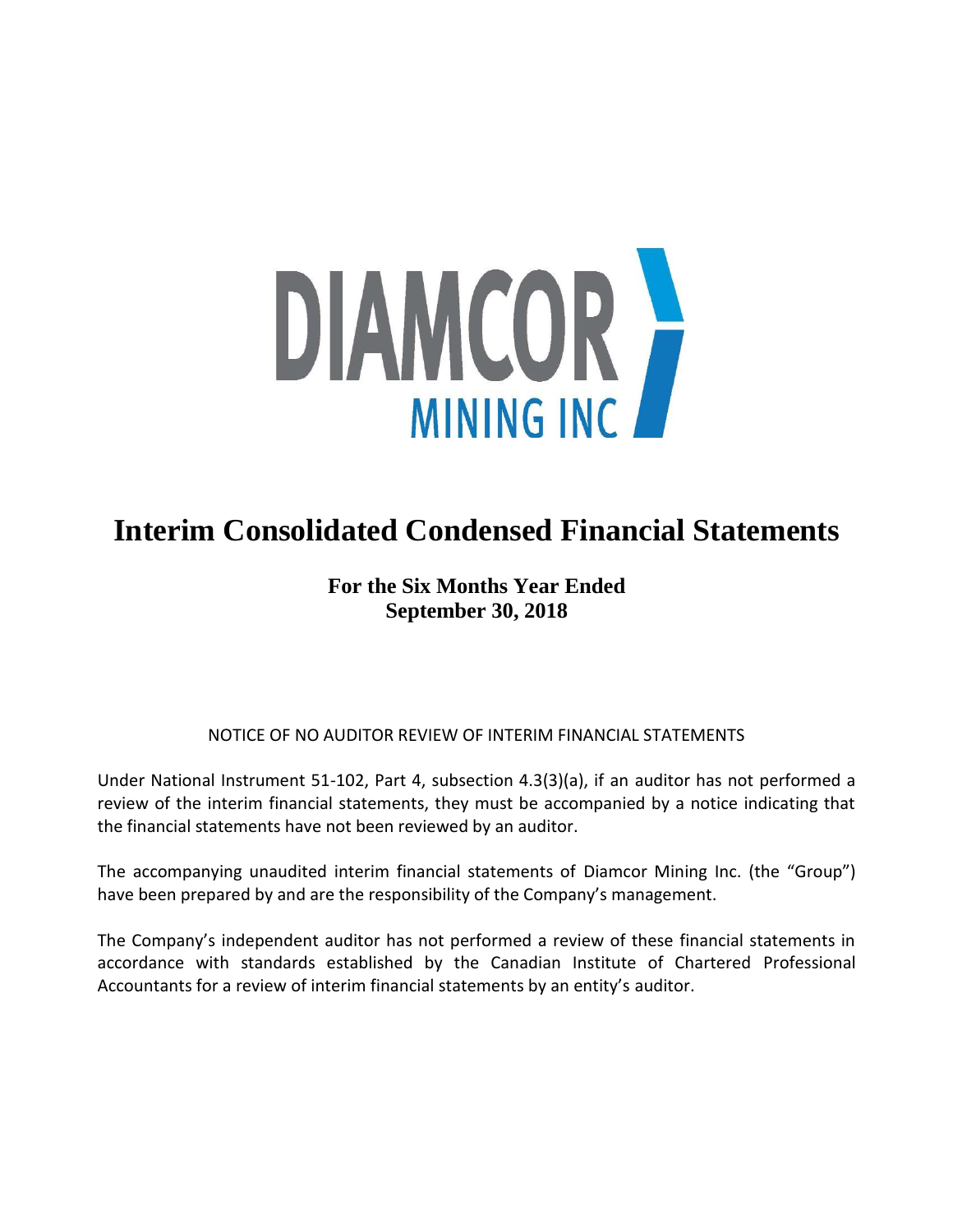# **Diamcor Mining Inc. Consolidated Statements Of Financial Position**

| As at:                                      | September 30<br>2018<br>unaudited | March 31<br>2018<br>audited |  |
|---------------------------------------------|-----------------------------------|-----------------------------|--|
| <b>ASSETS</b>                               |                                   |                             |  |
| <b>CURRENT</b>                              |                                   |                             |  |
| Cash and cash equivalents                   | \$<br>569,466                     | \$<br>520,312               |  |
| Accounts receivable                         | 393,733                           | 604,419                     |  |
| Inventory (Note 2.3)                        | 748,089                           | 196,096                     |  |
| Prepaids                                    | 29,624                            | 31,685                      |  |
|                                             | 1,740,912                         | 1,352,512                   |  |
| <b>NON CURRENT</b>                          |                                   |                             |  |
| Restricted cash (Note 14)                   | 715,414                           | 851,564                     |  |
| Property, plant and equipment (Note 3)      | 7,204,245                         | 9,178,447                   |  |
| <b>Total assets</b>                         | \$9,660,571                       | \$<br>11,382,523            |  |
|                                             |                                   |                             |  |
| <b>LIABILITIES</b>                          |                                   |                             |  |
| <b>CURRENT</b>                              |                                   |                             |  |
| Accounts payable (Note 13)                  | \$<br>720,137                     | \$<br>1,954,186             |  |
| Share purchase deposits                     |                                   | 500,000                     |  |
| Current portion of long-term debt (Note 4)  | 3,880,898                         | 3,197,686                   |  |
|                                             | 4,601,035                         | 5,651,872                   |  |
| <b>NON CURRENT</b>                          |                                   |                             |  |
| Deferred tax liablity                       | 488,868                           | 581,904                     |  |
| Long-Term Debt (Note 4)                     |                                   | 512,522                     |  |
| Decommissioning Liability (Note 5)          | 252,263                           | 296,084                     |  |
| Due to Nozala Investments (Note 4)          | 1,531,763                         | 1,708,779                   |  |
| <b>Total liabilities</b>                    | 6,873,929                         | 8,751,161                   |  |
| <b>EQUITY</b>                               |                                   |                             |  |
| Share capital (Note 6)                      | 34,074,691                        | 31,278,037                  |  |
| Contributed surplus (Note 7)                | 10,448,426                        | 10,448,426                  |  |
| Warrants (Note 6)                           | 3,213,725                         | 2,789,514                   |  |
| Accumulated other comprehensive loss        | (4,268,261)                       | (4,461,901)                 |  |
| Deficit                                     | (33,959,748)                      | (32, 611, 467)              |  |
| <b>Total equity</b>                         | 9,508,833                         | 7,442,609                   |  |
| Non-controlling interests                   | (6,722,191)                       | (4,811,247)                 |  |
| Equity attributable to owners of the parent | 2,786,642                         | 2,631,362                   |  |
| <b>Total liabilities and equity</b>         | \$9,660,571                       | \$<br>11,382,523            |  |

# **COMMITMENTS** (Note 12) **SUBSEQUENT EVENTS** (Note 16)

| On behalf of the board |  |
|------------------------|--|
| "Dean Taylor"          |  |
| "Sheldon Nelson"       |  |

Director

Director

The accompanying notes are an integral part of these consolidated financial statements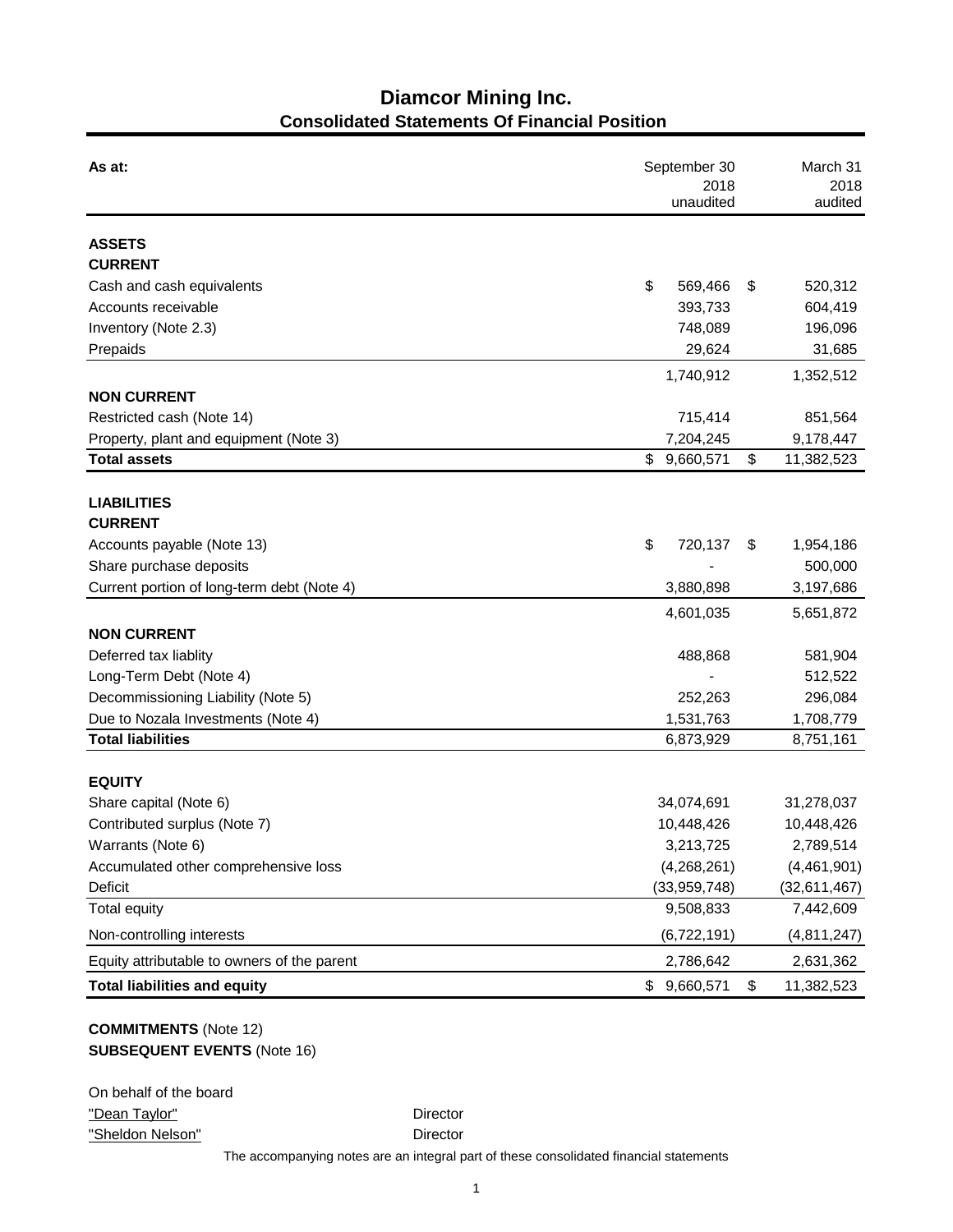| <b>Diamcor Mining Inc.</b>                                    |
|---------------------------------------------------------------|
| <b>Consolidated Statements of Loss and Comprehensive Loss</b> |

|                                                         | For the               |     | For the                               |     | For the            | For the            |
|---------------------------------------------------------|-----------------------|-----|---------------------------------------|-----|--------------------|--------------------|
|                                                         |                       |     | three months ended three months ended |     | six months ended   | six months ended   |
|                                                         |                       |     | September 30, 2018 September 30, 2017 |     | September 30, 2018 | September 30, 2017 |
| <b>SALES</b>                                            | \$<br>1,041,470       | \$  | 1,650,994                             | \$  | 1,235,076          | \$<br>4,127,228    |
| <b>OPERATING EXPENSES</b>                               | 521,429               |     | 1,764,175                             |     | 1,220,143          | \$<br>3,965,557    |
| <b>NET INCOME</b>                                       | \$<br>520,041         | \$  | $(113, 181)$ \$                       |     | 14,933             | \$<br>161,671      |
| <b>GENERAL AND ADMINISTRATIVE EXPENSES</b>              |                       |     |                                       |     |                    |                    |
| Accretion and depreciation (Note 3 and 5)               | 279,883               |     | 329,394                               |     | 585,817            | 679,675            |
| Consulting fees                                         | 56,764                |     | 49,318                                |     | 115,764            | 98,896             |
| Insurance                                               | 18,871                |     | 14,569                                |     | 40,537             | 38,163             |
| Interest and bank charges                               | 136,764               |     | 134,626                               |     | 275,909            | 308,932            |
| Office                                                  | 46,049                |     | 38,087                                |     | 73,402             | 55,704             |
| Professional fees                                       | 68,834                |     | 57,313                                |     | 110,753            | 96,808             |
| Promotion and investor relations                        | 119,223               |     | 33,702                                |     | 303,269            | 48,493             |
| Salaries and wages                                      | 126,579               |     | 131,808                               |     | 284,361            | 339,376            |
| Transfer agent and regulatory fees                      | 29,419                |     | 18,758                                |     | 42,310             | 47,413             |
| Travel                                                  | 66,943                |     | 89,050                                |     | 103,254            | 114,824            |
|                                                         | 949,329               |     | 896,625                               |     | 1,935,376          | 1,828,283          |
| <b>LOSS FROM OPERATIONS</b>                             | \$<br>$(429, 288)$ \$ |     | (1,009,806)                           | \$  | $(1,920,443)$ \$   | (1,666,612)        |
| OTHER INCOME AND EXPENSES                               |                       |     |                                       |     |                    |                    |
| Interest and other Income                               | 13,116                |     | 14,316                                |     | 26,947             | 24,982             |
| Gain (loss) disposal of assets                          |                       |     | 15                                    |     |                    | (419)              |
| Foreign exchange                                        | (1, 196)              |     | (3,305)                               |     | (3,014)            | (8,830)            |
|                                                         | 11,920                |     | 11,026                                |     | 23,933             | 15,733             |
| <b>NET LOSS FOR THE PERIOD</b>                          | \$<br>$(417,368)$ \$  |     | (998, 780)                            | \$  | $(1,896,510)$ \$   | (1,650,879)        |
|                                                         |                       |     |                                       |     |                    |                    |
| <b>OTHER COMPREHENSIVE GAIN (LOSS)</b>                  |                       |     |                                       |     |                    |                    |
| Items to be reclassified subsequently to profit or loss |                       |     |                                       |     |                    |                    |
| Foreign currency translation loss                       | \$<br>$(338,901)$ \$  |     | (556, 801)                            | -\$ | (1, 169, 075)      | \$<br>(570, 298)   |
| TOTAL COMPREHENSIVE LOSS FOR THE PERIOD                 | \$<br>$(756, 269)$ \$ |     | $(1,555,581)$ \$                      |     | (3,065,585)        | \$<br>(2,221,177)  |
| Total net loss attributable to:                         |                       |     |                                       |     |                    |                    |
| Non-controlling interests                               | \$<br>$(343,986)$ \$  |     | $(87,536)$ \$                         |     | $(548, 229)$ \$    | (299, 958)         |
| Equity holders of parent                                | (73, 382)             |     | (911, 244)                            |     | (1,348,281)        | (1,350,921)        |
|                                                         | \$<br>$(417, 368)$ \$ |     | (998, 780)                            | \$  | $(1,896,510)$ \$   | (1,650,879)        |
|                                                         |                       |     |                                       |     |                    |                    |
| Total comprehensive loss attributable to:               |                       |     |                                       |     |                    |                    |
| Non-controlling interests                               | \$<br>$(696, 853)$ \$ |     | $(516, 809)$ \$                       |     | $(1,910,945)$ \$   | (739, 298)         |
| Equity holders of parent                                | \$<br>(59, 416)       | \$  | (1,038,772)                           | \$  | (1, 154, 640)      | \$<br>(1,481,879)  |
|                                                         | \$<br>(756, 269)      | -\$ | (1,555,581)                           | \$  | (3,065,585)        | \$<br>(2,221,177)  |
| Loss per share - basic and diluted (Note 6)             | \$<br>$(0.01)$ \$     |     | $(0.02)$ \$                           |     | $(0.02)$ \$        | (0.03)             |
|                                                         |                       |     |                                       |     |                    |                    |

The accompanying notes are an integral part of these consolidated financial statements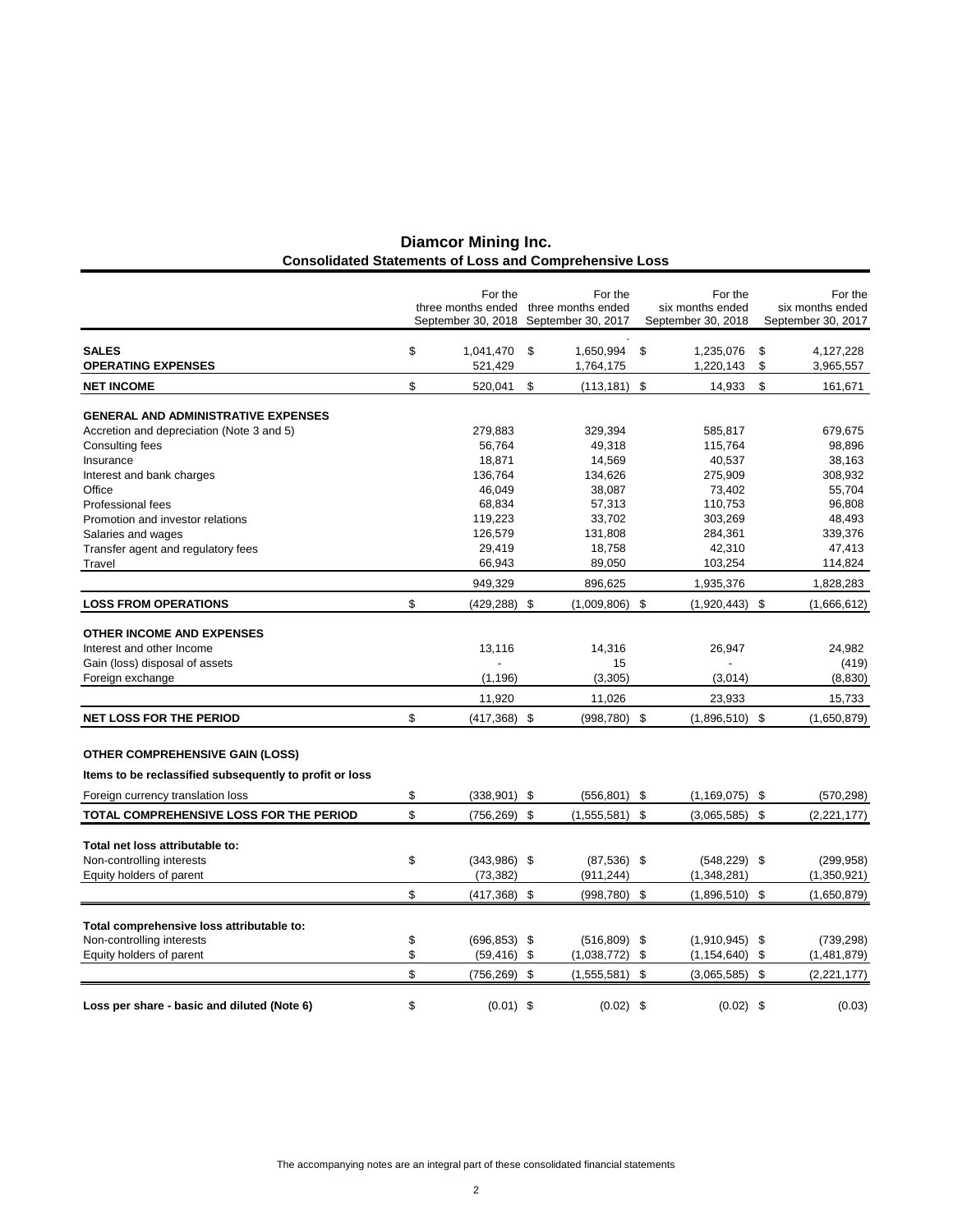|                                                                 | For the               | For the            | For the                                                                     | For the          |
|-----------------------------------------------------------------|-----------------------|--------------------|-----------------------------------------------------------------------------|------------------|
|                                                                 | three months ended    | three months ended | six months ended                                                            | six months ended |
|                                                                 |                       |                    | September 30, 2018 September 30, 2017 September 30, 2018 September 30, 2017 |                  |
|                                                                 |                       |                    |                                                                             |                  |
| <b>CASH FLOWS FROM OPERATING ACTIVITIES</b>                     |                       |                    |                                                                             |                  |
| Net (loss) for the period                                       | \$<br>$(417, 368)$ \$ | $(998, 780)$ \$    | $(1,896,510)$ \$                                                            | (1,650,879)      |
| Items not affecting cash                                        |                       |                    |                                                                             |                  |
| Accretion and depreciation (Note 3 and 5)                       | 279,883               | 329,394            | 585.817                                                                     | 679,675          |
| Foreign exchange                                                | (219, 078)            | (355, 159)         | (808, 294)                                                                  | (444, 047)       |
| Change in estimate of decommissioning liability (Note 5)        | (3,280)               | 1,243              | (6,983)                                                                     | 535              |
| Loss on sale of property, plant and equipment (Note 3)          |                       | (15)               | $\blacksquare$                                                              | 419              |
| Interest on long-term debt                                      | 136,550               | 128,183            | 273,527                                                                     | 287,167          |
| Changes in non-cash working capital                             |                       |                    |                                                                             |                  |
| Accounts payable                                                | 442,286               | 930,463            | 1,043,616                                                                   | 502,313          |
| Share purchase deposit                                          |                       |                    | (500,000)                                                                   |                  |
| Accounts receivable                                             | (207, 652)            | (172, 668)         | 152,705                                                                     | (608, 580)       |
| Inventory                                                       | (774, 196)            | 65,779             | (623, 668)                                                                  | 574,296          |
| Prepaids                                                        | 17,836                | 9,659              | 1,494                                                                       | (97)             |
|                                                                 |                       |                    |                                                                             |                  |
| Cash flow used in operating activities                          | (745, 019)            | (61, 901)          | (1,778,296)                                                                 | (659, 199)       |
| <b>CASH FLOWS FROM INVESTING ACTIVITIES</b>                     |                       |                    |                                                                             |                  |
| Proceeds on disposal of property, plant and equipment (Note 3)  |                       | (6)                |                                                                             | 81               |
| Property, plant and equipment (Note 3)                          | 3,177                 | (54, 639)          | (30, 702)                                                                   | (317, 641)       |
| Cash flow used in investing activities                          | 3,177                 | (54, 645)          | (30, 702)                                                                   | (317,560)        |
|                                                                 |                       |                    |                                                                             |                  |
| <b>CASH FLOWS FROM FINANCING ACTIVITIES</b>                     |                       |                    |                                                                             |                  |
| Repayment of long term debt                                     |                       | (346, 862)         |                                                                             | (2,314,848)      |
| Proceeds from issuance of units net of issue costs (Note 6)     | 1,222,101             |                    | 3,220,865                                                                   | 4,122,488        |
| Cash flow generated by financing activities                     | 1,222,101             | (346, 862)         | 3,220,865                                                                   | 1,807,640        |
|                                                                 |                       |                    |                                                                             |                  |
| Effect of change in exchange rate for cash and cash equivalents | (352, 869)            | (429, 271)         | (1,362,713)                                                                 | (439, 340)       |
| Increase (decrease) in cash and cash equivalents                | 127,390               | (892, 679)         | 49,154                                                                      | 391,541          |
| Cash and cash equivalents - beginning of year                   | 442.076               | 1,549,157          | 520,312                                                                     | 264,937          |
|                                                                 |                       |                    |                                                                             |                  |
| Cash and cash equivalents - end of period                       | \$<br>569,466         | \$<br>656,478      | \$<br>569,466                                                               | \$<br>656,478    |

# **Diamcor Mining Inc. Consolidated Statements Of Cash Flows**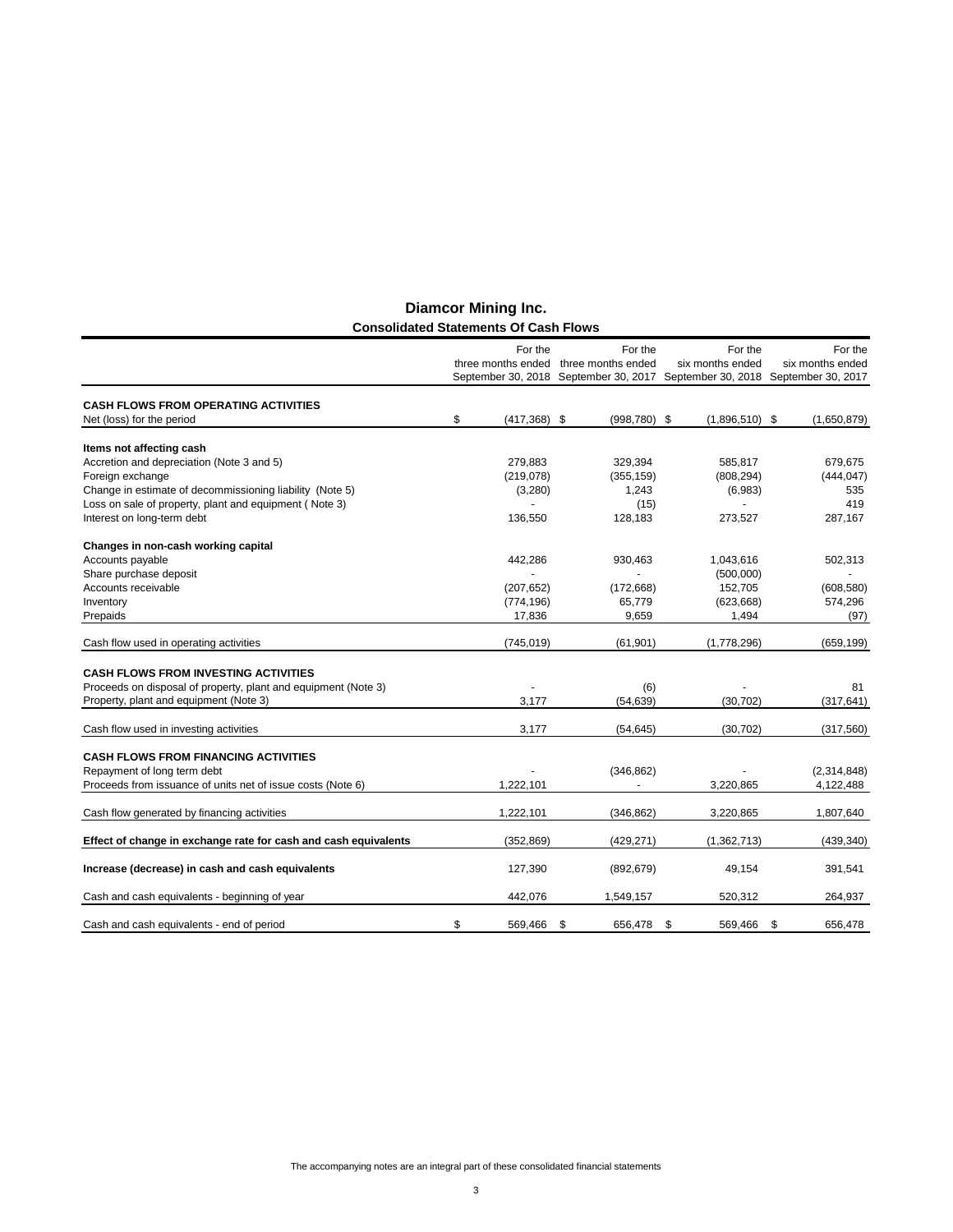# **Consolidated Statement Of Changes In Equity DIAMCOR MINING INC.**

|                               | <b>Share Capital</b> | Contributed<br>Surplus | Warrants    | Accumulated<br>Other<br>Comprehensive<br>Loss | <b>Deficit</b> | Non-controllling<br>Interests | Total<br>Shareholders'<br>Equity |
|-------------------------------|----------------------|------------------------|-------------|-----------------------------------------------|----------------|-------------------------------|----------------------------------|
| Balance - March 31, 2017      | 28,088,222           | 8,898,224              | 3,407,043   | (4, 299, 330)                                 | (29,576,923)   | (4,008,822)                   | 2,508,414                        |
| Private placement (Note 6)    | 3,280,700            |                        | 932,673     |                                               |                |                               | 4,213,373                        |
| Share issuance costs (Note 6) | (90, 885)            |                        |             |                                               |                |                               | (90, 885)                        |
| Expiry of warrants (Note 6)   |                      | 1,550,202              | (1,550,202) |                                               |                |                               |                                  |
| Net loss for the year         |                      |                        |             | -                                             | (3,034,544)    | (1,537,053)                   | (4,571,597)                      |
| Foreign exchange              |                      |                        |             | (162, 571)                                    |                | 734,628                       | 572,057                          |
| Balance - March 31, 2018      | 31,278,037           | 10,448,426             | 2,789,514   | (4,461,901)                                   | (32,611,467)   | (4,811,247)                   | 2,631,362                        |
| Private placement (Note 6)    | 2,804,982            |                        | 424,211     |                                               |                |                               | 3,229,193                        |
| Share issuance costs (Note 6) | (8,328)              |                        |             |                                               |                |                               | (8,328)                          |
| Net loss for the year         |                      |                        |             |                                               | (1,348,281)    | (548, 229)                    | (1,896,510)                      |
| Foreign exchange              |                      |                        |             | 193,640                                       |                | (1,362,715)                   | (1, 169, 075)                    |
| Balance - September 30 2018   | 34,074,691           | 10,448,426             | 3,213,725   | (4,268,261)                                   | (33,959,748)   | (6,722,191)                   | 2,786,642                        |
| Balance September 30 2017     | 31,204,739           | 9,438,982              | 3,872,256   | (4, 430, 289)                                 | (30, 927, 845) | (4,748,119)                   | (4,409,724)                      |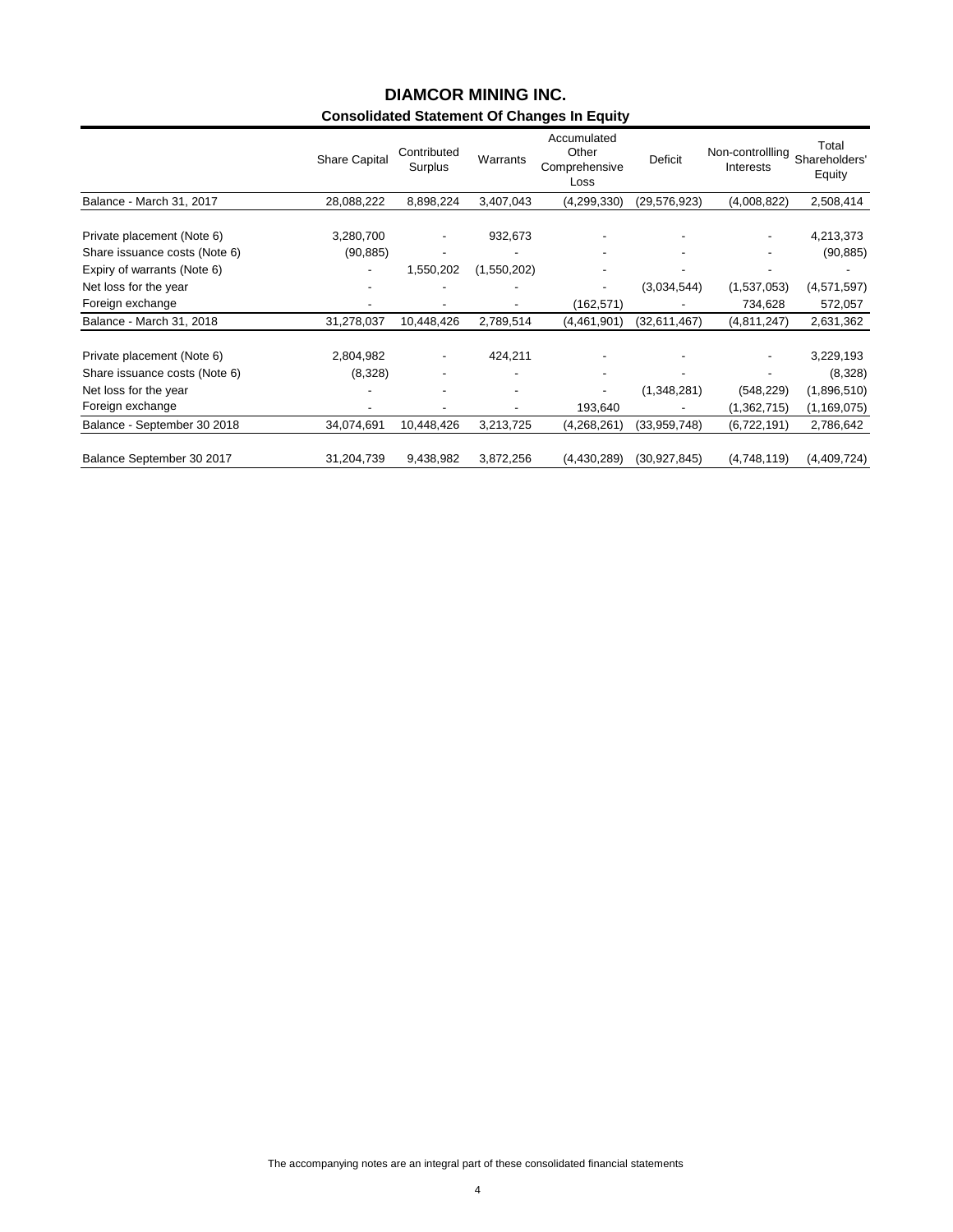# **1. Nature of Operations**

Diamcor Mining Inc. (the "Company") was incorporated under the Company Act of British Columbia, now the Business Corporations Act (British Columbia). Its principal business activity is the identification, acquisition, exploration, evaluation, operation, and advancement of unique diamond-based resource properties with a specific focus on the mining segment of the diamond industry through its subsidiaries, DMI Minerals South Africa (Pty) Ltd., and DMI Diamonds South Africa (Pty) Ltd. (formally Blue Dust 25 (Pty) Ltd), (together the "Group").

These consolidated financial statements were authorized for issuance by the Board of Directors on November 28, 2018. The Company's address is 630, 1620 Dickson Avenue Kelowna, British Columbia VIY 9Y2, Canada.

Management routinely plans future activities including forecasting future cash flows for its internal use. Management has reviewed their plan with the Directors and has collectively formed a judgment that the Group has adequate resources to continue as a going concern for the foreseeable future, which Management and the Directors have defined as being at least the next 12 months. In arriving at this judgment, Management has prepared the cash flow projections of the Group, which incorporates a detailed cash flow modeling through the current fiscal year. Directors have reviewed this information provided by Management and have considered the information in relation to the financing uncertainties in the current economic climate and the financial resources available to the Group. The expected cash flows have been modeled based on anticipated revenue streams with debt funding programmed into the model and reducing over time. Sensitivities have been applied to this model in relation to revenues not achieving anticipated levels. Key assumptions used in the future cash flow amounts are selling price and rough diamonds sold in the period and the assumption that the Group will move to full scale operations after completion of trial mining and bulk sampling

The Directors have considered the: (i) base of investors and debt lenders historically available to the Group; (ii) global capital markets; (iii) sources of Group income; (iv) cash generation and (v) debt amortization levels. Considering the above, Management and Directors are satisfied that the Group has access to adequate resources to continue as a going concern for at least the next 12 months. Factors that may negatively affect the Group's 12-month operating plan include as follows: global trade and tariff disputes, geo-political events and the impact on capital markets, and commodity prices.

For these reasons, they continue to adopt the going concern basis in preparing the consolidated financial statements.

# **Basis of Preparation and Statement of Compliance**

The Interim consolidated condensed financial statements of the Group have been prepared in accordance with International Financial Reporting Standards ("IFRS") as issued by the International Accounting Standards Board ("IASB"). The consolidated financial statements have been prepared on a historical cost basis. The interim consolidated condensed financial statements are presented in Canadian dollars, which is the Group's presentation currency.

These interim consolidated condensed financial statements, including comparatives, have been prepared in accordance with International Accounts Standards ("IAS") 34, "Interim Financial Reporting" using accounting policies consistent with IFRS by the IASB and Interpretations issued by the International Financial Reporting Interpretations Committee ("IFRIC").

# **2.1. Basis of consolidation**

The Interim consolidated condensed financial statements comprise the financial statements of the Group as at September 30, 2018. Subsidiaries are fully consolidated. The financial statements of the subsidiaries are prepared for the same reporting period as the Group, using consistent accounting policies. All intra-group balances, transactions and unrealized gains and losses resulting from intra-group transactions are eliminated in full. Where the ownership of a subsidiary is less than 100%, and therefore a non-controlling interest exists, any losses of that subsidiary are attributed to the non-controlling interest even if that results in a deficit balance.

Details of the Group's subsidiaries as at September 30, 2018 are as follows:

|                                      | <b>Place of</b> |          |                   |                            |
|--------------------------------------|-----------------|----------|-------------------|----------------------------|
| Name                                 | Incorporation   | Interest | <b>Operations</b> | <b>Functional Currency</b> |
| DMI Diamonds South Africa (Pty) Ltd. | South Africa    | 100%     | Active            | South African Rand         |
| DMI Minerals South Africa (Pty) Ltd. | South Africa    | 70%      | Active            | South African Rand         |

DMI Minerals South Africa (Pty) Ltd. is the only entity involved in the incidental recovery of rough diamonds as a result of ongoing commissioning and testing operations. DMI Diamonds South Africa (Pty) Ltd. was incorporated for the purpose of leasing mining and production equipment to DMI Minerals South Africa (Pty) Ltd.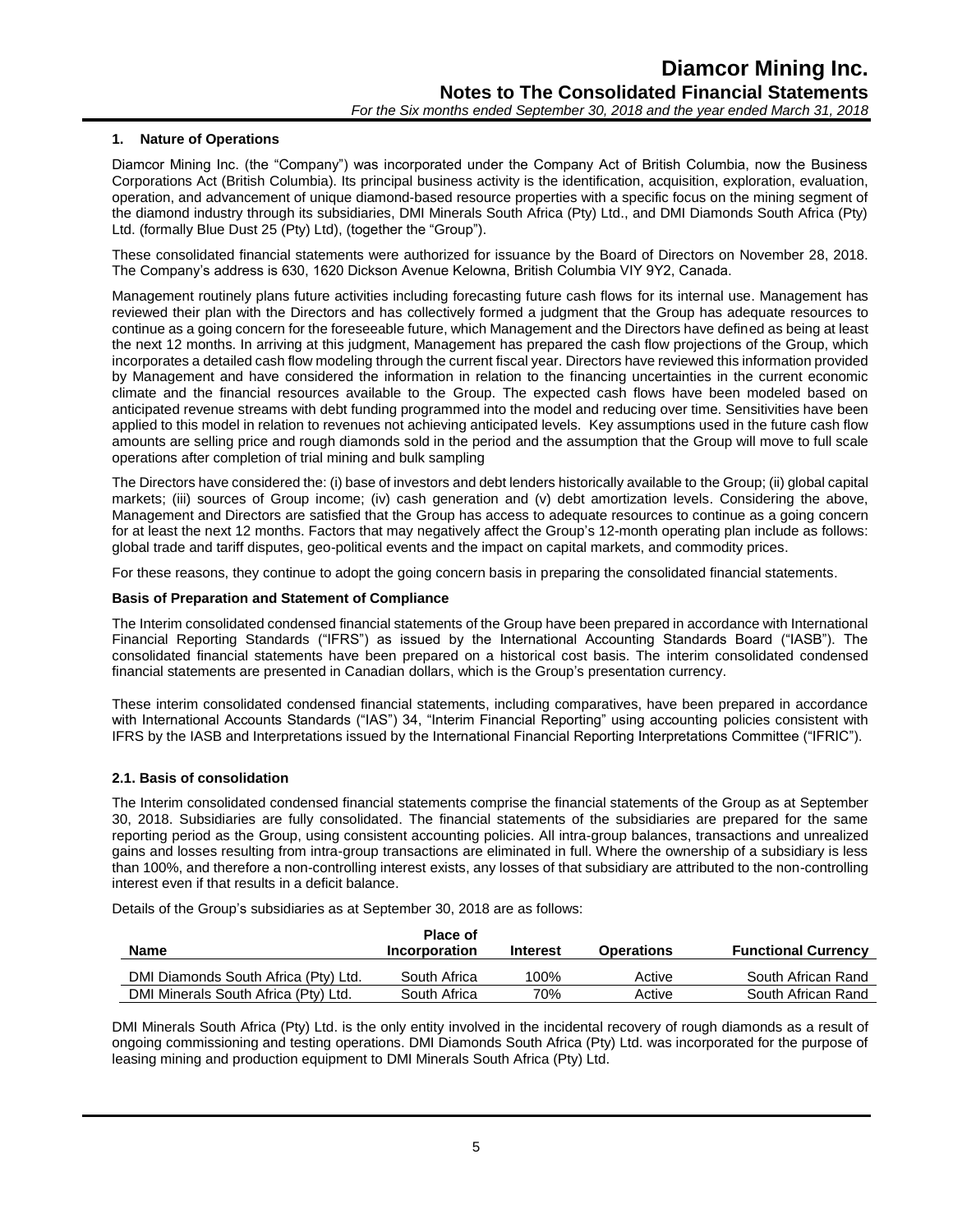*For the Six months ended September 30, 2018 and the year ended March 31, 2018*

# **2.2 Significant accounting judgments estimates and assumptions**

The preparation of the Group's interim consolidated condensed financial statements in conformity with IFRS requires management to make judgments, estimates and assumptions that affect the reported amounts of assets, liabilities and contingent liabilities at the date of the consolidated financial statements and reported amounts of revenues and expenses during the reporting period. Estimates and assumptions are continuously evaluated and are based on Management's experience and other factors, including expectations of future events that are believed to be reasonable under the circumstances. However, actual outcomes can differ from these estimates. Information about significant areas of estimation uncertainty considered by Management in preparing the interim consolidated condensed financial statements is described below.

# *Mine development costs*

Certain direct costs related to the acquisition, advancement and exploration of the mining properties are capitalized until the technical feasibility and commercial viability of the property is determined. Viability of the project is determined using management's assessment of several factors including operational levels, mineral recovery levels, attainment of required mining permits, and other relevant factors. Until technical feasibility and commercial viability is achieved, the Group will continue to follow their significant accounting policy for mine development costs. The timing of commercial viability also has an impact on the going concern assumption. Currently, the Group anticipates an initial decision to move to full scale mining and commercial levels of operations in calendar 2020 after performing an evaluation of certain economic factors. The mine development costs recognized during development are not depreciated until they become available for use, as intended by management.

# *Mining Property*

Title to mining properties involves certain inherent risks due to the difficulties of determining the validity of certain claims as well as the potential for problems arising from the frequently ambiguous conveyance history characteristic of many mining properties. The Group has diligently investigated rights of ownership of all the mineral concessions in which it has an interest and, to the best of its knowledge, all agreements relating to such ownership rights are in good standing. However, this should not be construed as a guarantee to title. The concessions may be subject to prior claims, agreements or transfers and rights of ownership may be affected by undetected defects.

# *Reserve and resource estimates*

Diamond reserves are estimates of the amount of diamonds that can be economically and legally extracted from the Group's mining properties. The Group does not currently have any diamond reserves due to the nature and type of the resource. The Group has assigned inferred resources to the project based on information compiled by appropriately qualified persons relating to the geological data on the size, depth and shape of the ore body, and requires complex geological judgments to interpret the data. The estimation of resources is based upon factors such as estimates of foreign exchange rates, commodity prices, future capital requirements, and production costs along with geological assumptions and judgments made in estimating the size and grade of the ore body. Changes in the resource estimates may impact upon the carrying value of mine development cost, mine properties, property, plant and equipment, decommissioning liability, recognition of deferred tax assets, and depreciation charges.

# *Impairment of non-financial assets*

At each reporting period, the Group assesses each cash generating unit ("CGU") to determine whether any indication of impairment exists. Where an indicator of impairment exists, a formal estimate of the recoverable amount is made, which is the higher of the fair value less costs of disposal and value in use. As at September 30, 2018 and March 31, 2018, there were no indicators of impairment based on the following factors:

- a. The mining rights are not expected to expire in the near term;
- b. The Group is continuing with further advancement and development of the project and acquiring further property, plant and equipment; and
- c. Current information suggests there are significant inferred resources that demonstrate the potential to deliver future economic benefits, although the economic viability of such mineral resources has not yet been assessed.

# *Recovery of deferred tax assets*

Judgment is required in determining whether deferred tax assets are recognized on the consolidated statement of financial position. Deferred tax assets, including those arising from un-utilized tax losses, require management to assess the likelihood that the Group will generate taxable earnings in future periods, in order to utilize recognized deferred tax assets. Estimates of future taxable income are based on forecast cash flows from operations and the application of existing tax laws in each jurisdiction. To the extent that future cash flows and taxable income differ significantly from estimates, the ability of the Group to realize the net deferred tax assets recorded at the reporting date could be impacted. Additionally, future changes in tax laws in the jurisdictions in which the Group operates could limit the ability of the Group to obtain tax deductions in future periods.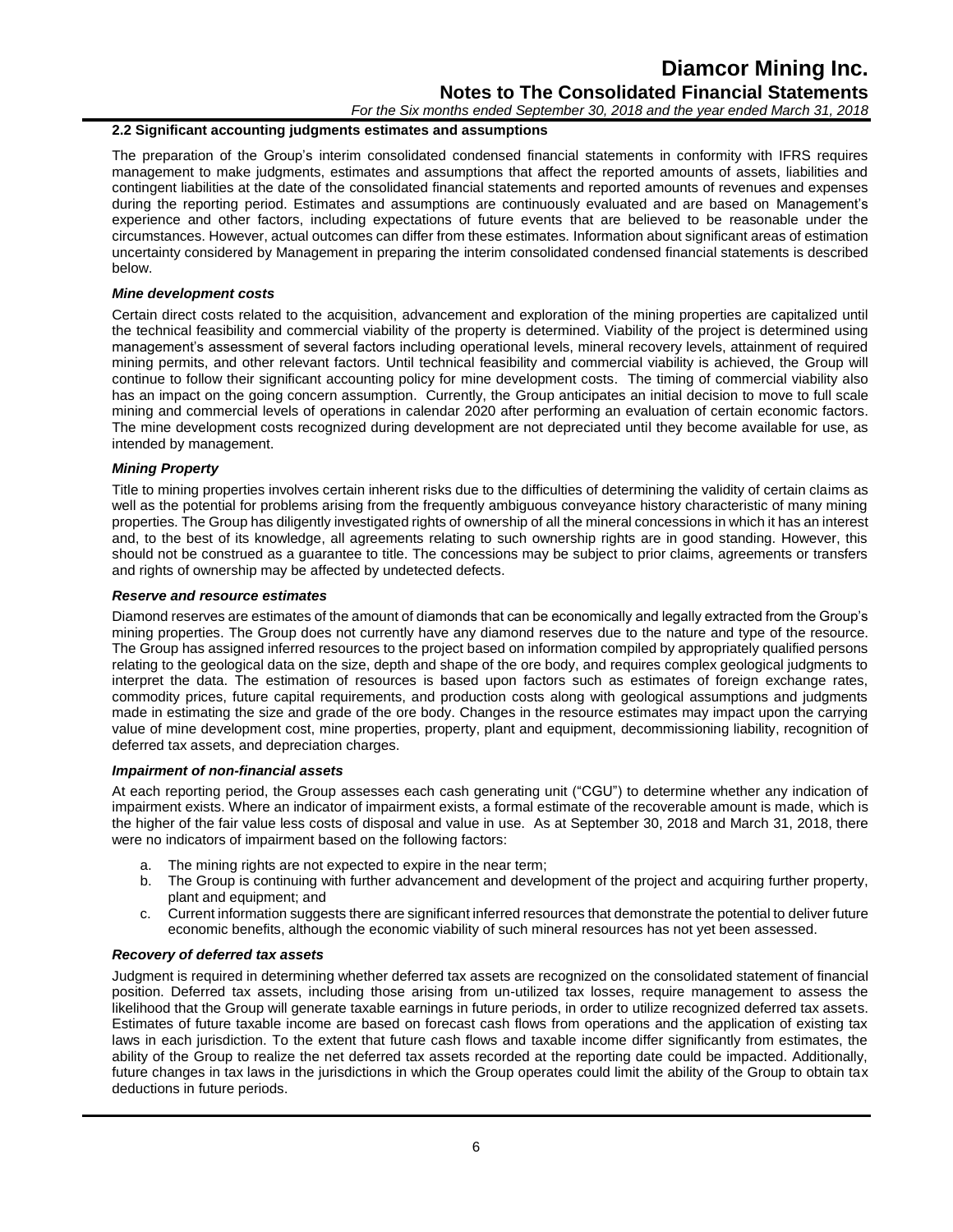# *Provisions*

In the determination of provisions, Management is required to make a significant number of estimates and assumptions with respect to activities that will occur in the future including the ultimate amounts and timing of settlements, inflation factors, risk-free discount rates, and expected changes in legal, regulatory, environmental and political environments. A change in any one of the assumptions could impact estimated future obligations and in return, profit or loss, and in the case of the decommissioning liability, property, plant and equipment balances.

# **Determination of Cash Generating Units (CGU)**

The Group's assets are aggregated into CGUs for calculating impairment. CGUs are based on an assessment of the unit's ability to generate independent cash inflows. The determination of the Group's CGUs was based on management's judgement in regard to shared infrastructure, geographical proximity and similar exposure to market risk and materiality. The Group has 1 CGU at September 30, 2018 (March 31, 2018 – 1 CGU).

# **2.3 Summary of significant accounting policies**

# *Cash and cash equivalents*

Cash and cash equivalents in the consolidated statement of financial position comprise cash at banks and at hand and short-term deposits with an original maturity of three months or less.

# *Inventory*

Rough diamonds are physically measured or estimated and valued at the lower of cost or net realizable value. Net realizable value is the estimated selling price in the ordinary course of business, less estimated costs of selling the final product. Cost is determined by the weighted average method and comprises direct purchase costs and an appropriate portion of fixed and variable overhead costs incurred in converting materials into finished goods. At September 30, 2018, there was \$748,089 (March 31, 2018 - \$196,096) in rough diamond inventory.

# *Mine development costs*

Management has elected to capitalize to mine development costs comprising certain expenditures, namely professional fees, site sampling costs, and mining rights until the commencement of commercial production. All assets included in mine development assets have been transferred to property, plant and equipment. Capitalized expenditures are not depreciated until the assets are ready for their intended use and after sustainable production levels have been achieved.

Impairment is tested in the same way as other non-financial assets. The recorded cost of mineral claims and exploration costs represents costs incurred and are not intended to reflect present or future values. The ultimate recovery of such capitalized costs is dependent upon the discovery and development of economic reserves or the sale of mineral rights. Exploration and evaluation assets are assessed for impairment upon the transfer to property, plant and equipment.

# *Property, plant and equipment*

Items of property, plant and equipment are stated at cost, less accumulated depreciation and accumulated impairment losses. The initial cost of an asset comprises its purchase price or construction cost, any costs directly attributable to bringing the asset into operation, the initial estimate of the decommissioning liability, and for qualifying assets, borrowing costs. The purchase price or construction cost is the aggregate amount paid and the fair value of any other consideration given to acquire the asset. When a mine construction project moves into the production stage, the capitalization of certain mine construction costs ceases, and costs are either regarded as part of the cost of inventory or expensed, except for costs which qualify for capitalization relating to mining asset additions or improvements or mineable reserve development.

Accumulated mine development costs will be depleted on a unit-of-production basis over the economically recoverable reserves of the mine concerned, except in the case of assets whose useful life is shorter than the life of the mine, in which case the straight-line method is applied based on the life of the asset. Rights and concessions are depleted on the unit-ofproduction basis over the total reserves of the relevant area. The unit-of-production rate for the depletion of mine development costs takes into account expenditures incurred to date, together with sanctioned future development expenditures.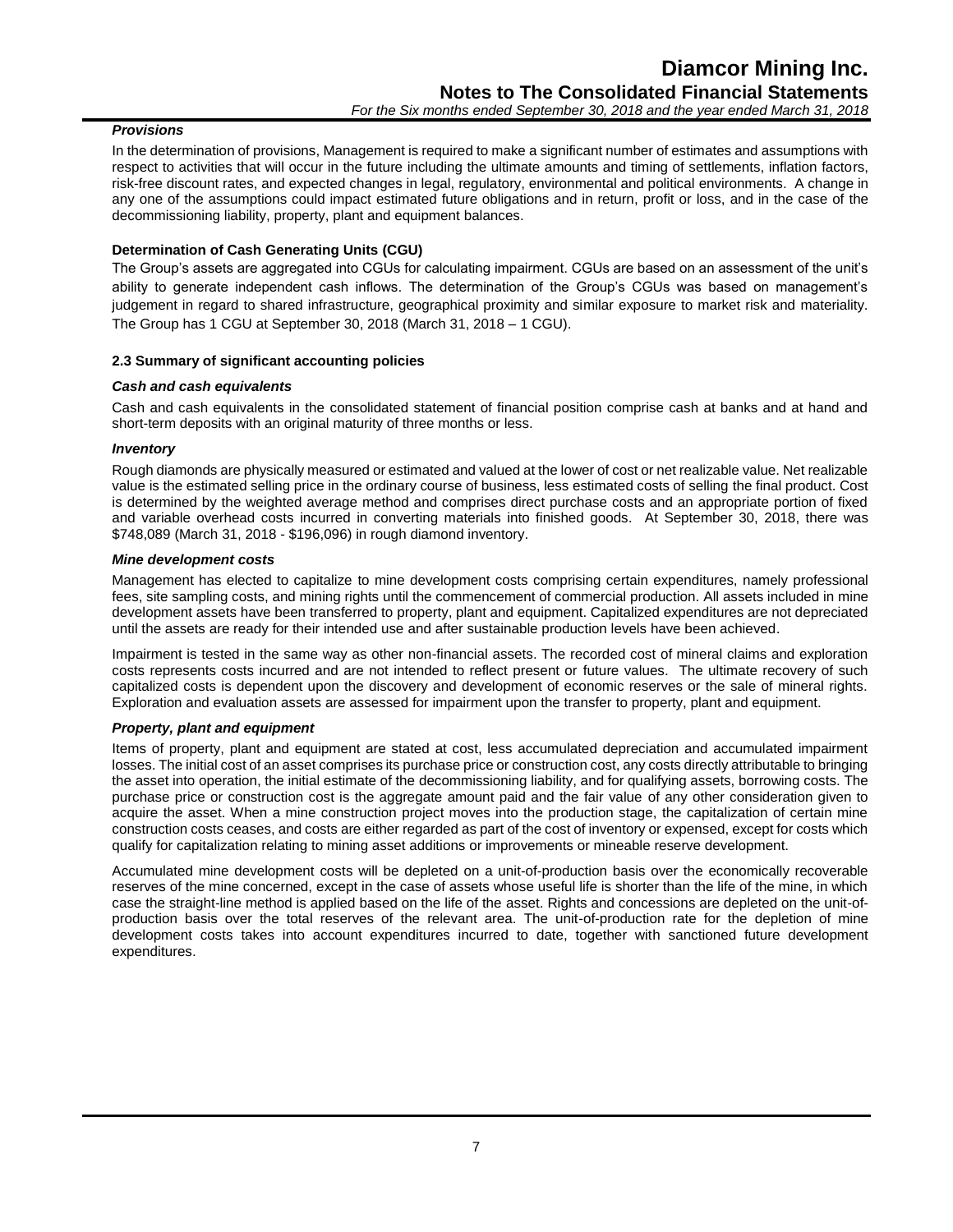Other plant and equipment such as mobile mine equipment are generally depreciated over their estimated useful lives as follows:

| Office equipment       | 15-20% declining balance |
|------------------------|--------------------------|
| Computers              | 15-45% declining balance |
| Motor vehicles         | 4 year straight-line     |
| Plant and equipment    | 7 year straight-line     |
| Leasehold improvements | 4 year straight-line     |

An item of property, plant and equipment and any significant part initially recognized is derecognized upon disposal or when no future economic benefits are expected from its use or disposal. Any gain or loss arising on derecognition of the asset (calculated as the difference between the net disposal proceeds and the carrying amount of the asset) is included in profit or loss when the asset is derecognized. The asset's residual values, useful lives and methods of depreciation are reviewed at each reporting period and adjusted prospectively if appropriate.

#### *Impairment of non-financial assets*

The carrying amounts of financial assets are reviewed for impairment whenever facts and circumstances suggest that the carrying amounts may not be recoverable. If there are indicators of impairment, the recoverable amount of the asset is estimated in order to determine the extent of any impairment. The recoverable amount of an asset is determined as the higher of its fair value less costs of disposal and its value in use. An impairment loss exists if the asset's carrying amount exceeds the recoverable amount and is recorded as an expense immediately. Where the asset does not generate cash inflows that are independent from other assets, the recoverable amount of the CGU to which the asset belongs is determined.

Value in use is determined as the present value of the future cash flows expected to be derived from an asset or CGU. The estimated future cash flows are discounted to their present value using a pre-tax discount rate that reflects current market assessments of the time value of money and the risks specific to the asset for which estimates of future cash flows have not been adjusted. Fair value is the price that would be received to sell an asset or paid to transfer a liability in an orderly transaction between market participants at the measurement date. For mining assets, fair value less costs of disposal are often estimated using a discounted cash flow approach as a fair value from an active market or when a binding sale agreement is not readily available. Estimated future cash flows are calculated using estimated future prices, mineral reserves and resources, operating and capital costs. All assumptions used are those that an independent market participant would consider appropriate.

Tangible assets that have been impaired in prior periods are tested for possible reversal of impairment whenever events or changes in circumstances indicate that the impairment has reversed. If the impairment has reversed, the carrying amount of the asset is increased to its recoverable amount but not beyond the carrying amount that would have been determined had no impairment loss been recognized for the asset in the prior periods. A reversal of an impairment loss is recognized in profit or loss immediately.

# **Stripping Costs**

Mining costs associated with stripping activities in an open pit mine are expensed unless the stripping activity can be shown to represent a betterment to the mineral property, in which case the stripping costs would be capitalized and included in deferred mineral property costs within mining assets. IFRIC 20, Stripping costs in the production phase of a surface mine ("IFRIC 20"), specifies the accounting for costs associated with waste removal (stripping) during the production phase of a surface mine. When the benefit from the stripping activity is realized in the current period, the stripping costs are accounted for as the cost of inventory. When the benefit is the improved access to ore in future periods, the costs are recognized as a mineral property asset, if improved access to the ore body is probable, the component of the ore body can be accurately identified, and the cost associated with improving the access can be reliably measured. If these conditions are not met, the costs are expensed to the consolidated statement of loss and comprehensive loss as incurred. After initial recognition, the stripping activity asset is depreciated on a systematic basis (unit-of-production method) over the expected useful life of the identified component of the ore body that becomes more accessible because of the stripping activity.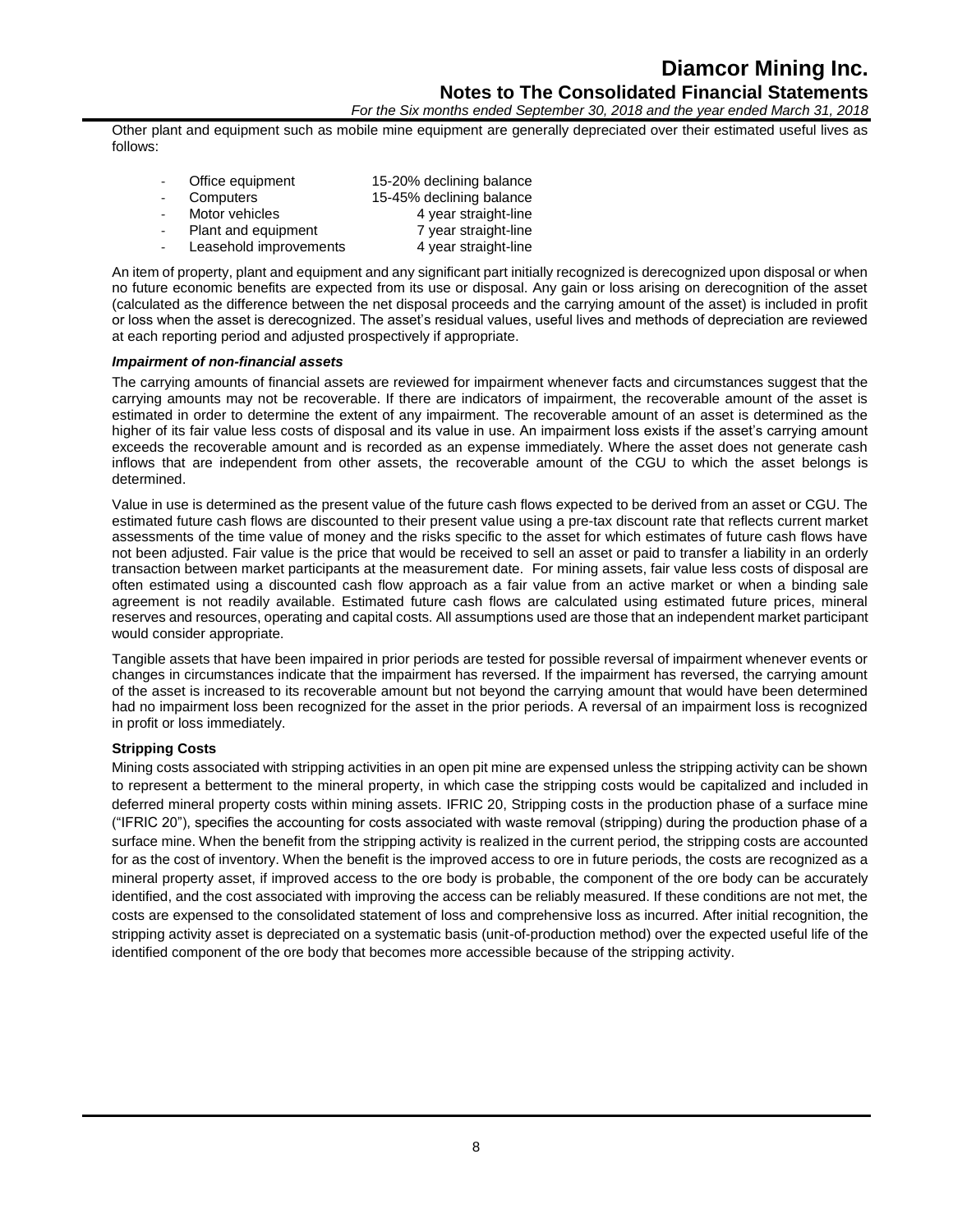# **Major Maintenance and Repairs**

Expenditure on major maintenance refits or repairs comprises the cost of replacement assets or parts of assets and overhaul costs. When an asset, or part of an asset that was separately depreciated, is replaced and it is probable that future economic benefits associated with the new asset will flow to the Group through an extended life, the expenditure is capitalized. The unamortized value of the existing asset or part of the existing asset that is being replaced is expensed. Where part of the existing asset was not separately considered as a component, the replacement value is used to estimate the carrying amount of the replaced asset, which is immediately written off. All other day-to-day maintenance costs are expensed as incurred.

# **Operating leases**

Minimum rent payments under operating leases, including any rent-free periods and/or construction allowances, are recognized on a straight-line basis over the term of the lease and included in net profit or loss.

# *Decommissioning liability*

The Group assesses its decommissioning liability each reporting period. Significant estimates and assumptions are made in determining the provision for mine rehabilitation as there are numerous factors that will affect the ultimate liability payable. These factors include estimates of the extent and costs of rehabilitation activities, technological changes, regulatory changes, and cost. These uncertainties may result in future actual expenditure differing from the amounts currently provided. The provision at reporting date represents management's best estimate of the present value of the future rehabilitation costs required. Changes to estimated future costs are recognized in the consolidated statement of financial position by either increasing or decreasing the rehabilitation liability and rehabilitation asset if the initial estimate was originally recognized as part of an asset measured in accordance with IAS 16 *Property, Plant and Equipment* ("IAS 16"). Any reduction in the rehabilitation liability and therefore any deduction from the rehabilitation asset may not exceed the carrying amount of that asset. If it does, any excess over the carrying value is taken immediately to profit or loss. If the change in estimate results in an increase in the rehabilitation liability and therefore an addition to the carrying value of the asset, the entity is required to consider whether this is an indication of impairment of the asset as a whole and test for impairment in accordance with IAS 36 *Impairment of Assets ("IAS 36")*. If, for mature mines, the revised mine assets net of rehabilitation provisions exceeds the recoverable value, that portion of the increase is charged directly to profit or loss. For closed sites, changes to estimated costs are recognized immediately in profit or loss. Also, rehabilitation obligations that arose as a result of the production phase of a mine are expensed as incurred.

# *Foreign currency translation*

The consolidated financial statements are presented in Canadian dollars, which is the Company's functional currency. Transactions in foreign currencies are initially recorded in the functional currency, at the respective functional currency rates prevailing at the date of the transaction. Monetary assets and liabilities denominated in foreign currencies are retranslated at the spot rate of exchange ruling at the reporting date. All differences are taken to profit or loss. Non-monetary items that are measured in terms of historical cost in a foreign currency are translated using the exchange rate as at the date of the initial transaction.

The financial results of Group entities that have a functional currency different from the presentation currency are translated into the presentation currency. The presentation currency of the Company is Canadian Dollars. The functional currency of all the subsidiaries is the South African Rand. Income and expenditure transactions of foreign operations are translated at the average rate of exchange for the year except for significant individual transactions which are translated at the rate of exchange in effect at the transaction date.

All assets and liabilities, including fair value adjustments are translated into the presentation currency at the rate of exchange ruling at the reporting date. Differences arising on translation from the reporting date are recognized in accumulated other comprehensive loss.

When the settlement of a monetary item receivable from or payable to a foreign operation is neither planned nor likely in the foreseeable future, foreign exchange gains or losses arising from such a monetary item are considered to form part of the net investment in a foreign operation and are recognized in accumulated other comprehensive loss. On disposal of part or all of the operations, the proportionate share of the related cumulative gains or losses previously recognized in other comprehensive loss through the consolidated statement of loss and comprehensive loss are included in determining the profit or loss on disposal of that operation recognized in profit or loss.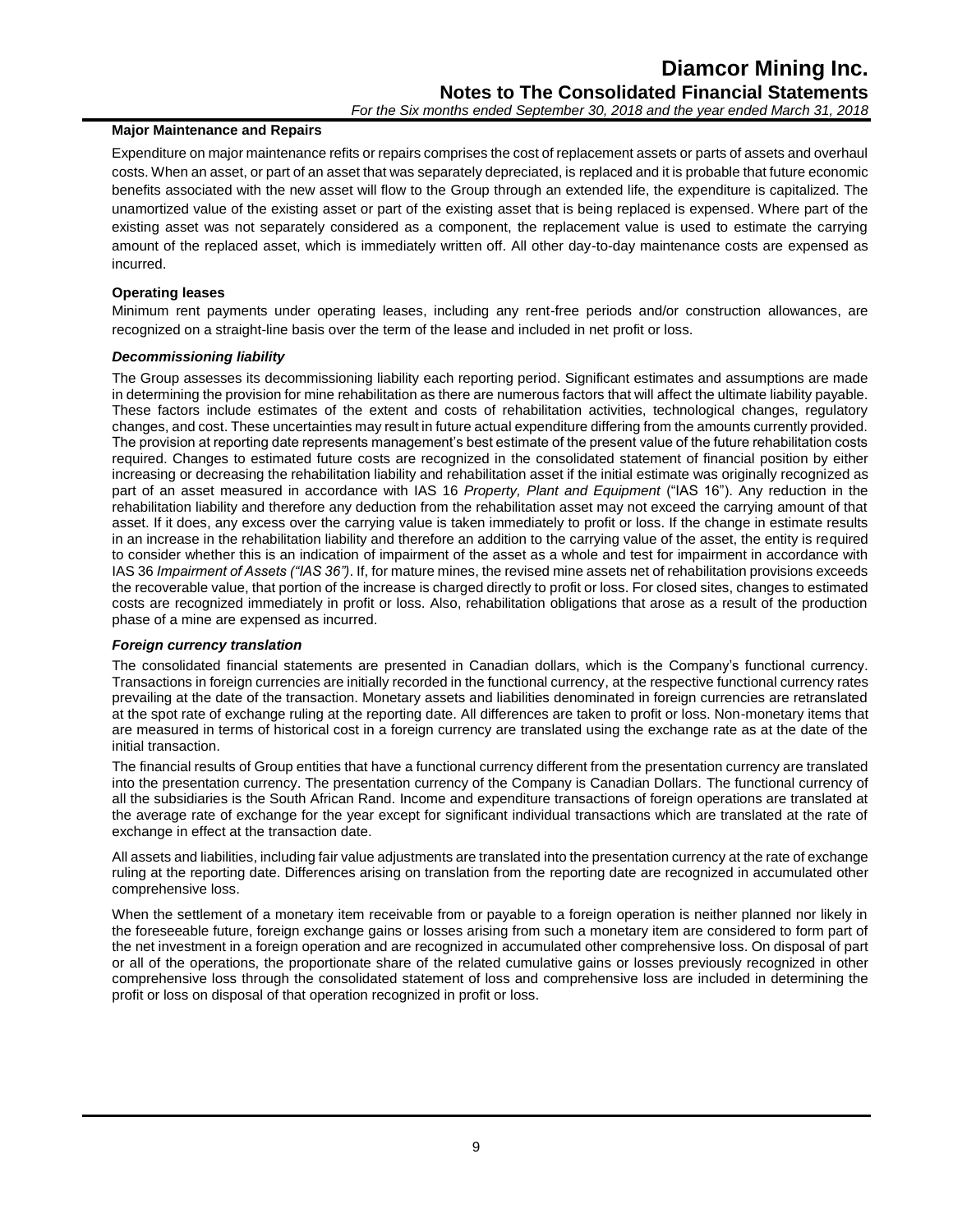# *Financial instruments*

Financial instruments are classified as at fair value through profit or loss, loans and receivables, held-to-maturity, availablefor-sale, other financial liabilities or as derivatives designated as hedging instruments in an effective hedge, as appropriate. The Group determines the classification of its financial instruments at initial recognition. All financial instruments are recognized initially at fair value plus, in the case of financial assets not at fair value through profit or loss, directly attributable transaction costs.

# *Subsequent measurement*

The subsequent measurement of financial instruments depends on their classification as follows:

### *Financial instruments at fair value through profit or loss*

Financial instruments at fair value through profit or loss include financial instruments held for trading and financial instruments designated upon initial recognition at fair value through profit or loss. Financial instruments are classified as held for trading if they are acquired for selling or repurchasing in the near term. Financial instruments at fair value through profit or loss are carried in the consolidated statement of financial position at fair value with changes in fair value recognized in finance income or finance costs in profit or loss. Transaction costs are expensed. Instruments in this category include cash and cash equivalents and restricted cash

# *Loans and receivables*

Loans and receivables are non-derivative financial assets with fixed or determinable payments that are not quoted in an active market. After initial measurement, such financial assets are subsequently measured at amortized cost using the effective interest rate ("EIR") method, less impairment. Amortized cost is calculated by considering any discount or premium on acquisition and fees or costs that are an integral part of the EIR. The EIR amortization is included in finance income in profit or loss. The losses arising from impairment are recognized in profit or loss in finance costs. The Group has designated accounts receivable as loans and receivables.

#### *Other financial liabilities*

Other financial liabilities are subsequently measured at amortized cost using the EIR method, with interest expense recognized on an effective yield basis. The Group's other financial liabilities include accounts payable, long-term debt and amount due to Nozala Investments.

#### *Equity instruments*

An equity instrument is any contract that evidences a residual interest in the assets of an entity after deducting all its liabilities. Equity instruments issued by the Group are recorded at the proceeds received, net of direct issue costs.

# *Taxation*

# *Income taxes*

Income tax expense comprises current income tax and deferred tax. Income tax is recognized in the consolidated statement of loss and comprehensive loss, except to the extent it relates to items recognized in other comprehensive income or directly in equity.

#### *Current income tax*

Current income tax expense is based on the results for the period as adjusted for items that are not taxable or not deductible. Current income tax is calculated using tax rates and laws that were enacted or substantively enacted at the end of the reporting period. Management periodically evaluates positions taken in tax returns with respect to situations in which applicable tax regulation is subject to interpretation. Provisions are established where appropriate on the basis of amounts expected to be paid to the tax authorities.

# *Deferred tax*

Deferred tax is recognized, using the liability method, on temporary differences arising between the tax bases of assets and liabilities and their carrying amounts in the consolidated statement of financial position. Deferred tax is calculated using tax rates and laws that have been enacted or substantively enacted at the end of the reporting period, and which are expected to apply when the related deferred tax asset is realized, or the deferred tax liability is settled.

#### *Deferred tax liabilities:*

- are generally recognized for all taxable temporary differences;
- are recognized for taxable temporary differences arising on investments in subsidiaries except where the reversal of the temporary difference can be controlled, and it is probable that the difference will not reverse in the foreseeable future; and
- are not recognized on temporary differences that arise from goodwill which is not deductible for tax purposes.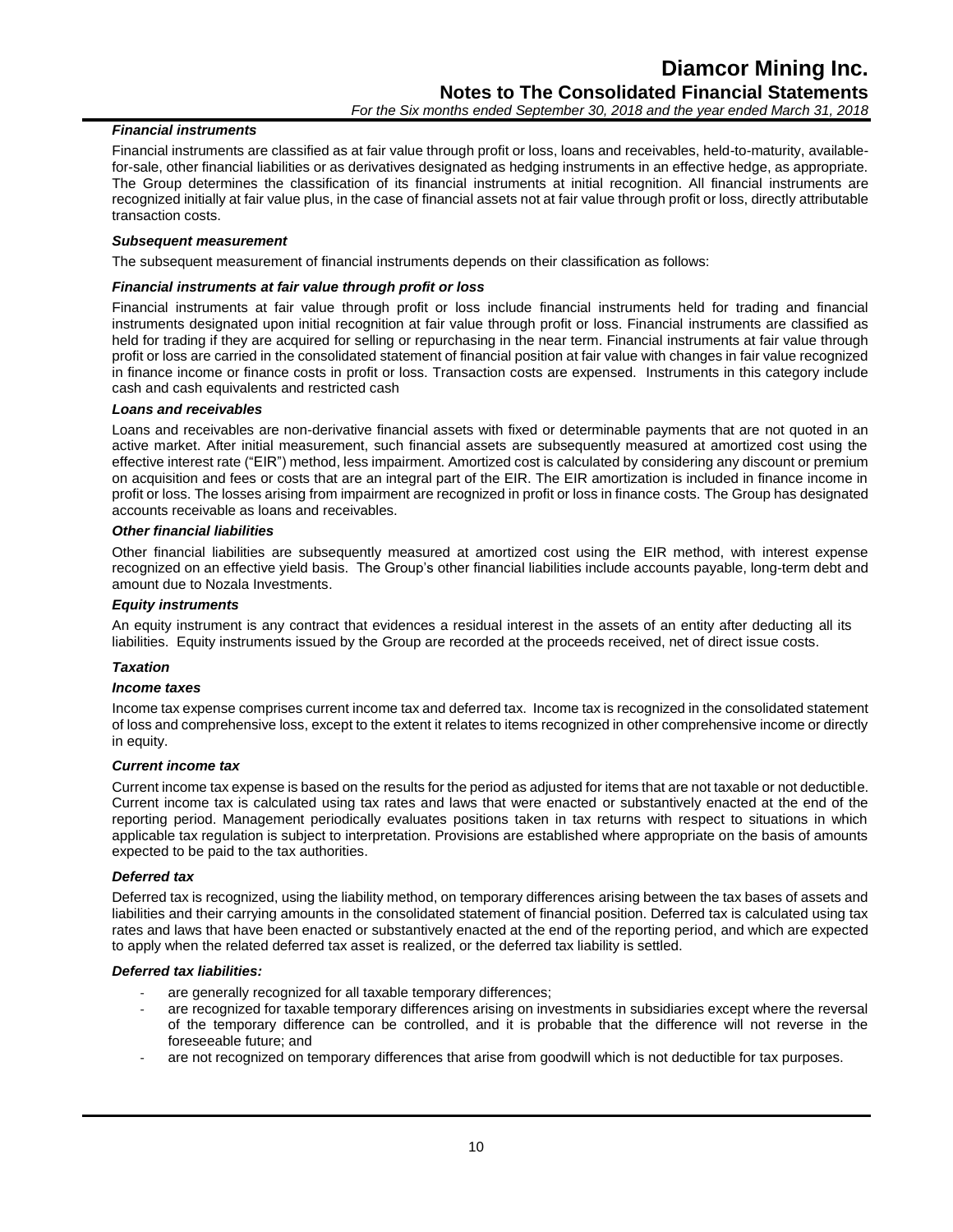# *For the Six months ended September 30, 2018 and the year ended March 31, 2018*

# *Deferred tax assets:*

- are recognized to the extent it is probable that taxable profits will be available against which the deductible temporary differences can be utilized; and
- are reviewed at the end of the reporting period and reduced to the extent that it is no longer probable that sufficient taxable profits will be available to allow all or part of the asset to be recovered.

#### *Non-controlling interest*

Non-controlling interest in the Company's less than wholly owned subsidiaries is classified as a separate component of equity. On initial recognition, non-controlling interests are measured at their proportionate share of the acquisition date fair value of identifiable net assets of the related subsidiary acquired by the Company. Subsequent to the acquisition date, adjustments are made to the carrying amount of non-controlling interests for the non-controlling interests' share of the changes to the subsidiary's equity. Adjustments to recognize the non-controlling interests' share of changes to the subsidiary's equity are made even if this results in the non-controlling interest having a deficit balance.

#### *Revenue recognition*

Revenue is recognized to the extent it is probable that the economic benefits will flow to the Group and the revenue can be reliably measured. Revenue is measured at the fair value of the consideration received or receivable net of any sales commission, excluding discounts, rebates, and sales taxes or duty. Revenue from the sale of goods is recognized when the significant risks and rewards of ownership have been transferred, which is considered to occur when title passes to the customer.

#### *Share-based compensation*

The Group uses the fair value method of accounting for all share-based compensation, including options granted under the Group's incentive stock option plan. Compensation expense for options granted is determined based on the estimated fair values of the stock options at the time of grant and the fair value of stock options is determined on their grant date using a Black-Scholes valuation model, the cost of which is recognized over the vesting periods of the respective options. When option awards vest in instalments over the vesting period, each instalment is accounted for as a separate arrangement. Forfeitures are estimated throughout the vesting period based on experience and future expectations, and adjusted upon actual option vesting

Share-based compensation expense is recorded as a charge to operations with a corresponding credit to contributed surplus. Consideration paid for shares on the exercise of options is credited to share capital. If vested options expire, previously recognized compensation expense associated with such stock options is not reversed.

#### *Loss per share*

Basic loss per share is calculated by dividing the loss attributable to ordinary equity holders after adjusting for non-controlling interests (the numerator) by the weighted average number of ordinary shares outstanding (the denominator) during the period. The denominator (number of units) is calculated by adjusting the shares in issue at the beginning of the period by the number of shares bought back or issued during the period, multiplied by a time-weighting factor.

Diluted loss per share is calculated by adjusting the loss and number of shares for the effects of dilutive options and other dilutive potential units. The effects of anti-dilutive potential units are ignored in calculating diluted EPS. All stock options and warrants are considered anti-dilutive when the Group is in a loss position.

# **New and amended accounting standards**

Certain new standards, interpretations, amendments and improvements to existing standards were issued by the IASB or IFRS Interpretation Committee. The Group intends to adopt those standards when they become effective. The Group has yet to assess the full impact of these standards.

- IFRS 15, "Revenue from contracts with customers", replaces the existing revenue recognition guidance with a new framework to determine the timing and measurement of revenue, providing users of the financial statements more information and relevant disclosures. IFRS 15 is effective for annual periods beginning on or after January 1, 2018, with early adoption permitted. The Group has not yet assessed the impact of the new standard.
- IFRS 9, "Financial Instruments", addresses requirements for the classification and measurement of financial instruments, impairment methodology and hedge accounting. The IASB set a mandatory effective date for annual periods beginning on or after January 1, 2018. The Group has not yet assessed the impact of the new standard.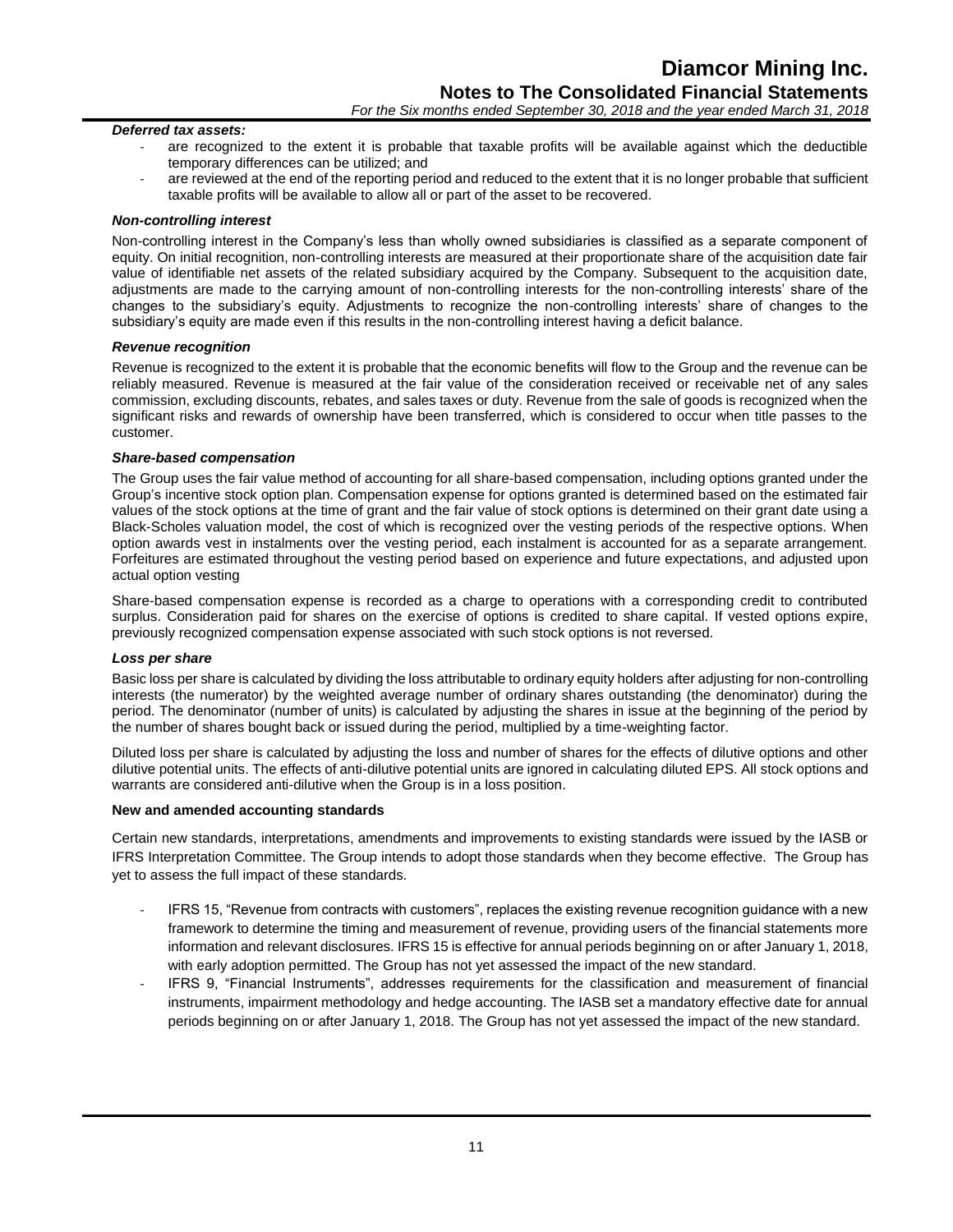# **Diamcor Mining Inc. Notes to The Consolidated Financial Statements**

*For the Six months ended September 30, 2018 and the year ended March 31, 2018*

- In January 2016, the IASB issued IFRS 16, Leases ("IFRS 16"), which replaces IAS 17, Leases and its associated interpretative guidance. IFRS 16 applies a control model to the identification of leases, distinguishing between a lease and a services contract based on whether the customer controls the assets being leased. For those assets determined to meet the definition of a lease, IFRS 16 introduces significant changes to the accounting by lessees, introducing a single, on-balance sheet accounting model that is similar to current finance lease accounting, with limited exceptions for short-term leases or leases of low value assets. Lessor accounting remains similar to current accounting practice. The standard is effective for annual periods beginning on or after January 1, 2019, with early application permitted for entities that have also adopted IFRS 15. The Group has not yet assessed the impact of the final standard.
- IFRS 2 Share-based payments
- The amendment clarifies the measurement basis for cash-settled share-based payments and the accounting for modifications that change an award from cash-settled to equity-settled. It also introduces an exception to the principles in IFRS 2 that will require an award to be treated as if it was wholly equity-settled, where an employer is obliged to withhold an amount for the employee's tax obligation associated with a share-based payment and pay that amount to the tax authority.
- The completed version of IFRS 2 is effective for annual periods beginning on or after January 1, 2018, with early adoption permitted. Based on the Company's assessment, the Company does not expect this standard to have a significant measurement or disclosure impact on our financial statements.

# **3. Property, Plant and Equipment**

|                                    | Plant and     | Motor           | Office    |          |                      |             |  |
|------------------------------------|---------------|-----------------|-----------|----------|----------------------|-------------|--|
|                                    | Equipment     | <b>Vehicles</b> | Equipment |          | Computers Leaseholds | Total \$    |  |
| Cost                               |               |                 |           |          |                      |             |  |
| Balance, March 31, 2017            | 12,383,844    | 244,216         | 97,617    | 69,216   | 33,090               | 12,827,983  |  |
| <b>Additions</b>                   | 345,462       |                 | 418       |          |                      | 345,880     |  |
| <b>Disposals</b>                   | (3,723)       |                 |           |          |                      | (3,723)     |  |
| Translation adjustments            | 1,196,288     | 23,600          | 6,371     | 1,274    |                      | 1,227,533   |  |
| Balance, March 31, 2018            | 13,921,871    | 267,816         | 104,406   | 70,490   | 33,090               | 14,397,673  |  |
| <b>Additions</b>                   | 30,702        |                 |           |          |                      | 30,702      |  |
| <b>Disposals</b>                   |               |                 |           |          |                      |             |  |
| Translation adjustments            | (2, 225, 862) | (42,819)        | (11, 627) | (2,315)  |                      | (2,282,623) |  |
| Balance, September 30, 2018        | 11,726,711    | 224,997         | 92,779    | 68,175   | 33,090               | 12,145,752  |  |
| <b>Accumulated Depreciation</b>    |               |                 |           |          |                      |             |  |
| Balance, March 31, 2017            | 3,122,507     | 151,931         | 55,350    | 59,829   | 33,090               | 3,422,707   |  |
| Depreciation                       | 1,304,583     | 35,082          | 6,023     | 1,461    |                      | 1,347,149   |  |
| <b>Disposals</b>                   | (3, 165)      |                 |           |          |                      | (3, 165)    |  |
| Translation adjustments            | 430,698       | 18,150          | 3,086     | 601      |                      | 452,535     |  |
| Balance, March 31, 2018            | 4,854,623     | 205,163         | 64,459    | 61,891   | 33,090               | 5,219,226   |  |
| Depreciation                       | 554,862       | 17,170          | 2,520     | 521      |                      | 575,073     |  |
| <b>Disposals</b>                   |               |                 |           |          |                      |             |  |
| Translation adjustments            | (812, 043)    | (33, 912)       | (5, 729)  | (1, 108) |                      | (852, 792)  |  |
| Balance, September 30, 2018        | 4,597,442     | 188,421         | 61,250    | 61,304   | 33,090               | 4,941,507   |  |
| Net book value, March 31, 2018     | 9,067,248     | 62,653          | 39,947    | 8,599    |                      | 9,178,447   |  |
| Net book value, September 30, 2018 | 7,129,269     | 36,576          | 31,529    | 6,871    |                      | 7,204,245   |  |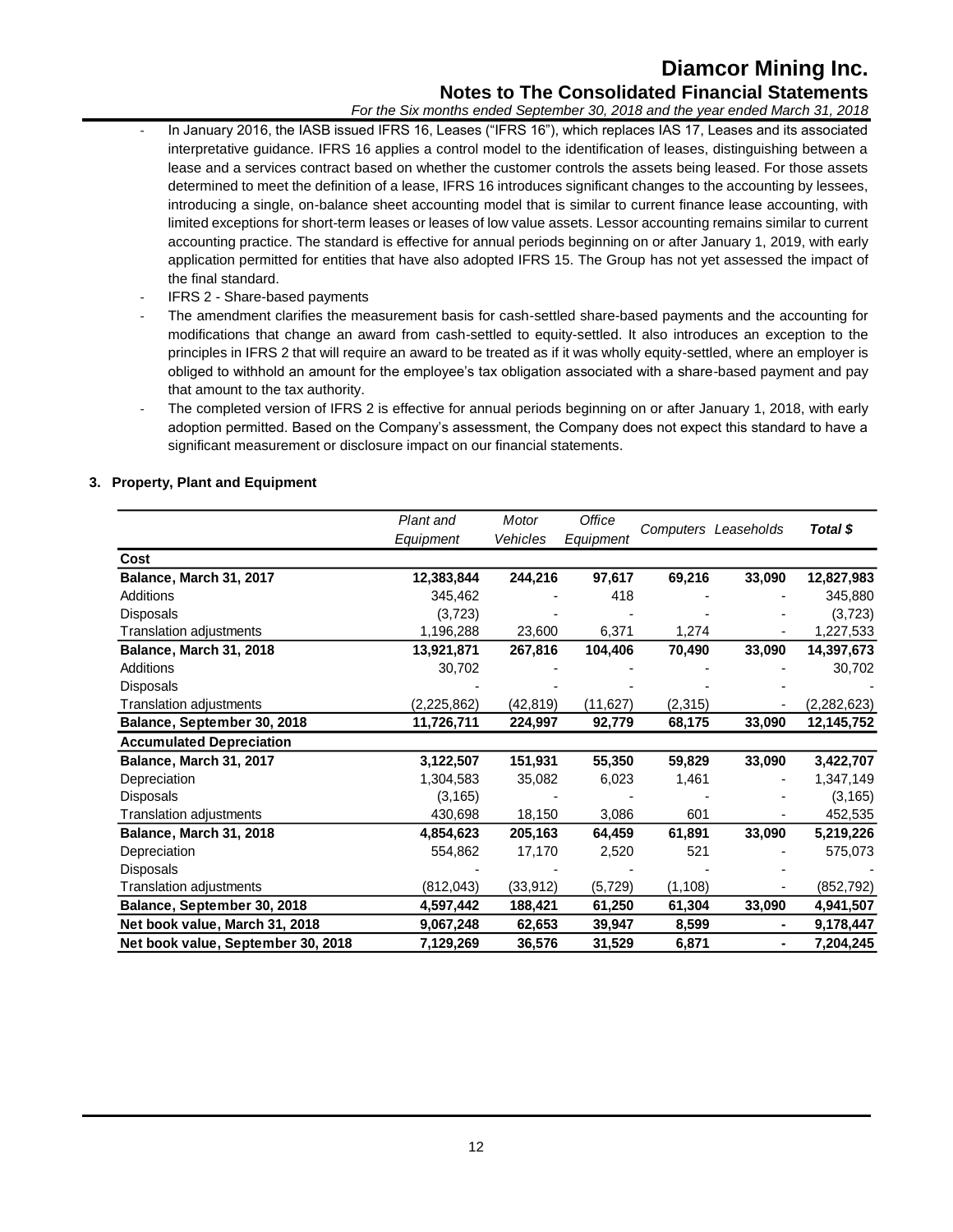*For the Six months ended September 30, 2018 and the year ended March 31, 2018*

# **4. Long-Term Debt and Due to Nozala Investments**

# *Long-term debt*

Long-term debt consists of the following:

|                                       | <b>Maturity Date</b> | <b>September 30, 2018</b> | March 31, 2018 |
|---------------------------------------|----------------------|---------------------------|----------------|
| Term loan 2 (b)                       | June 20, 2019        | 2,328,539                 | 2,226,124      |
| Convertible debenture 2 (c)           | June 20, 2019        | 1,552,359                 | 1,484,084      |
| Total debt including accrued interest |                      | 3,880,898                 | 3,710,208      |
| Less: current portion due in one year |                      | 3,880,898                 | 3,197,686      |
| Long-term portion                     |                      | -                         | 512,522        |

- a) Term loan 1 was issued in March 2011, bore interest at an annual fixed rate of 7% and had a 5-year term with payments commencing in April 2013. In January 2016, the Group and Tiffany & Co. agreed to defer any remaining payments on the loan until July 2016. The interest rate on the loan was adjusted to 9%, at which time the principal and interest is payable monthly at \$142,992 in accordance with a 16-month amortization schedule. The Group has the right to repay the outstanding principal and any accrued and unpaid interest under this loan at any time without notice or penalty. In February 2017, the Group and Tiffany & Co. agreed to a payment deferral until June 2017 at which time the loan was paid in full.
- b) Term loan 2 was issued in November 2012, bears interest at an annual fixed rate of 9% and had a 5-year term with payments expected to start in January 2014. On February 4, 2014, December 31, 2014 and again in January 2016, the Group and Tiffany & Co. agreed to defer any payments on the \$2,400,000 term loan until July 2016. This loan is secured by a promissory note until July 2016, at which time principal and interest is payable monthly at \$104,059 in accordance with a 36-month amortization schedule. The Group has the right to repay the outstanding principal and any accrued and unpaid interest under this loan at any time without notice or penalty. In February 2017, the Group and Tiffany & Co. agreed to a payment deferral until June 2017 at which time the outstanding payments were made and scheduled payments recommenced. In September 2017, the Group and Tiffany & Co. informally agreed to suspend and accrue the ongoing payments to allow the Company to conserve operating capital in the short-term. The recommencement of scheduled payments is targeted by the Group for fiscal 2019.
- c) Convertible debenture 2 was issued in November 2012, bears interest at an annual fixed rate of 9% and had a 5-year term. On February 4, 2014, December 1, 2014 and again in January 2016 the Group and Tiffany & Co. agreed to defer any payments on the \$1,600,000 convertible debenture until July 2016. The Group was required to make blended monthly payments of \$69,372 commencing in July 2016. The principal amount and accrued interest is convertible by the holder into common voting shares of the Group at \$1.60 per share. The value attributed to the equity conversion option was nil. The Group has the right to repay the outstanding principal and any accrued and unpaid interest, without penalty, on not less than 30 days' notice and subject to the conversion rights contained in the convertible debenture. In February 2017, the Group and Tiffany & Co agreed to a payment deferral until June 2017 at which time the outstanding payments were made, and scheduled payments recommenced. In September 2017, the Group and Tiffany & Co. informally agreed to suspend and accrue the ongoing payments to allow the Company to conserve operating capital in the short-term. The recommencement of scheduled payments is targeted by the Group for fiscal 2019.
- d) Term loan 1 and 2 and convertible debenture 2 are secured by a general security agreement which states the loans are secured by 100% of the general assets of the Group.

The blended payments on long-term debt in each of the next two fiscal years are estimated as follows:

| 2018-2019 | 3,487,844 |
|-----------|-----------|
| 2019-2020 | 520,293   |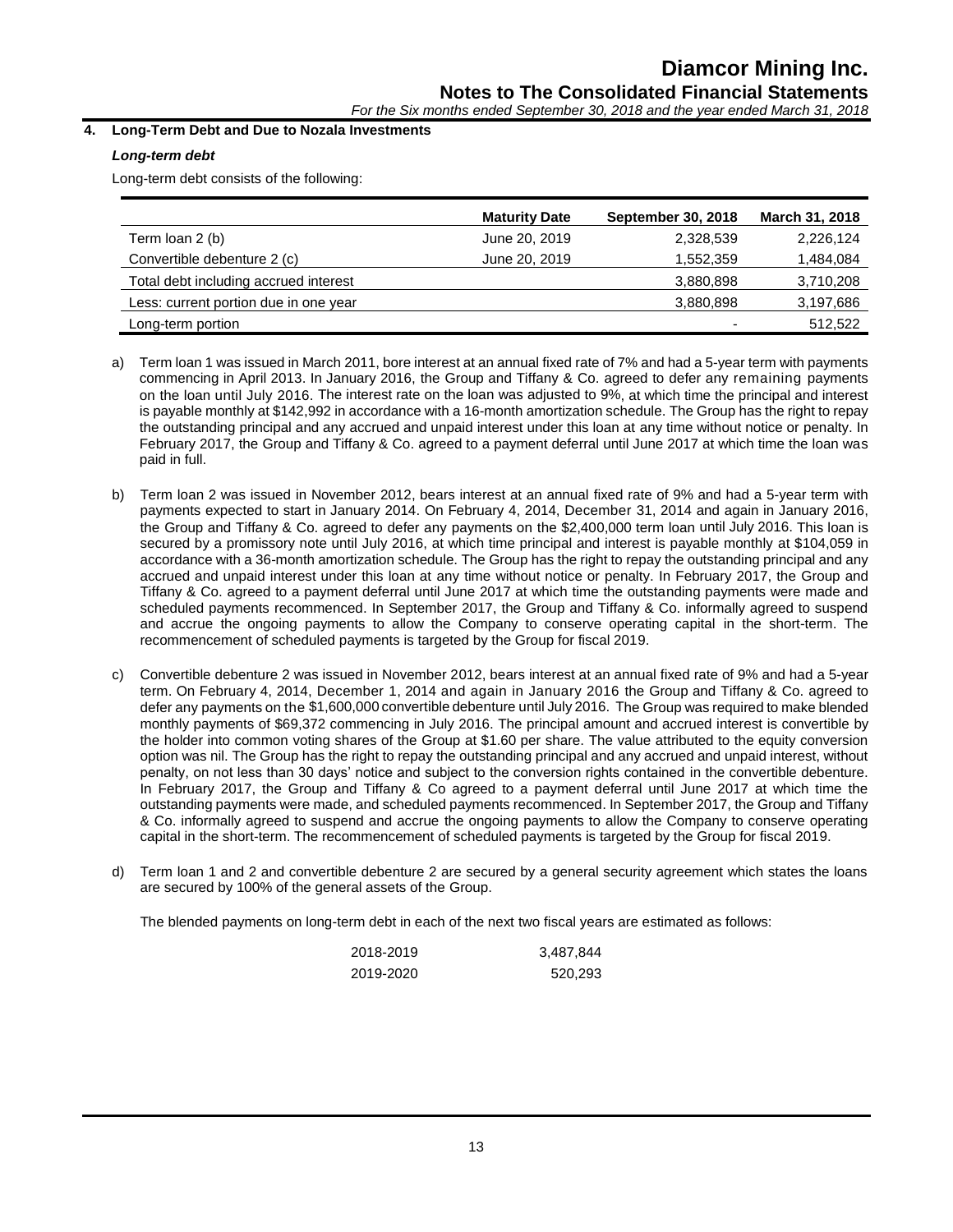# *Due to Nozala Investments*

The amount due to Nozala Investments (a related party, which owns 30% shareholding interest in DMI Minerals South Africa (Pty) Ltd.) of \$1,531,763 (March 31, 2018 - \$1,708,779) carries a floating interest rate of 13.00% (South African prime plus 3%), unsecured, currently has no set terms of repayment and is not expected to be repaid in the following fiscal year. The lender has agreed not to demand repayment for a period of 12 months until March 31, 2019. The loan amount received is principally being used for the ongoing operations of DMI Minerals South Africa (Pty) Ltd., including the purchase of certain mineral rights and assets from De Beers Consolidated Mines Limited. The loan is denominated in South African Rand and no payments were made in the period ended September 30, 2018 or the year ended March 31, 2018. The loan is subordinated and ranks behind the claims of all external creditors of DMI Minerals South Africa (Pty) Ltd. until the fair value of its assets exceeds its liabilities.

# **5. Decommissioning Liability**

The total decommissioning liability was based on the Group's estimated costs to reclaim and abandon the mines and facilities. The Group has estimated the costs related to the decommissioning liability based on the South African Department of Mineral Reserves estimate of required decommissioning costs, adjusted for inflation. The Group has estimated the net present value of the decommissioning obligation to be \$252,263 (March 31, 2018 - \$296,084) based on an undiscounted total future liability of \$382,660. The decommissioning liability was based on using a South African inflation rate of 5.40%. The long-term portion of the liability was discounted using a South African risk-free rate of 8.39%. These costs are expected to be incurred in approximately 5 years.

The continuity of the decommissioning liability as at September 30, 2018:

|                                             | <b>September 30, 2018</b> |           |   | March 31, 2018 |
|---------------------------------------------|---------------------------|-----------|---|----------------|
| Balance, beginning of year                  | S                         | 296.084   | S | 284.326        |
| Change in estimate                          |                           | (6,983)   |   | (39, 388)      |
| Accretion recorded during the period / year |                           | 10.744    |   | 25,084         |
| <b>Translation adjustment</b>               |                           | (47, 582) |   | 26,062         |
|                                             | S                         | 252,263   |   | 296,084        |

# **6. Share Capital**

|                                              | Number of Shares | Amount            |
|----------------------------------------------|------------------|-------------------|
| Authorized:                                  |                  |                   |
| Unlimited common voting shares, no par value |                  |                   |
| Issued:                                      |                  |                   |
| Balance, March 31, 2017                      | 49,702,714       | 28.088.222<br>\$. |
| Private Placement (net of fees) (a)          | 4,956,909        | 3,189,815         |
| Balance, March 31, 2018                      | 54,659,623       | 31,278,037<br>\$. |
| Private Placement (net of fees) (b) (c)      | 9,226,265        | 2,796,654         |
| Balance, September 30, 2018                  | 63,885,888       | 34,074,691<br>\$. |

The weighted average number of shares outstanding for the period was 58,459,388 (53,712,181 in fiscal year 2018). Loss per share is calculated as the net loss attributable to the equity holders of the parent divided by the weighted average of shares outstanding at the end of the year.

- a)  $4.956,909$  units were issued at a price of \$0.85 in a private placement completed on June  $9<sup>th</sup>$ , 2017. Each unit comprised a common share and a half warrant, each warrant was valued at \$0.3607
- b) 5,715,950 units were issued at a price of \$0.35 in a private placement completed on June  $20<sup>th</sup>$ , 2018. Each unit comprised a common share and a half warrant, each warrant was valued at \$0.1070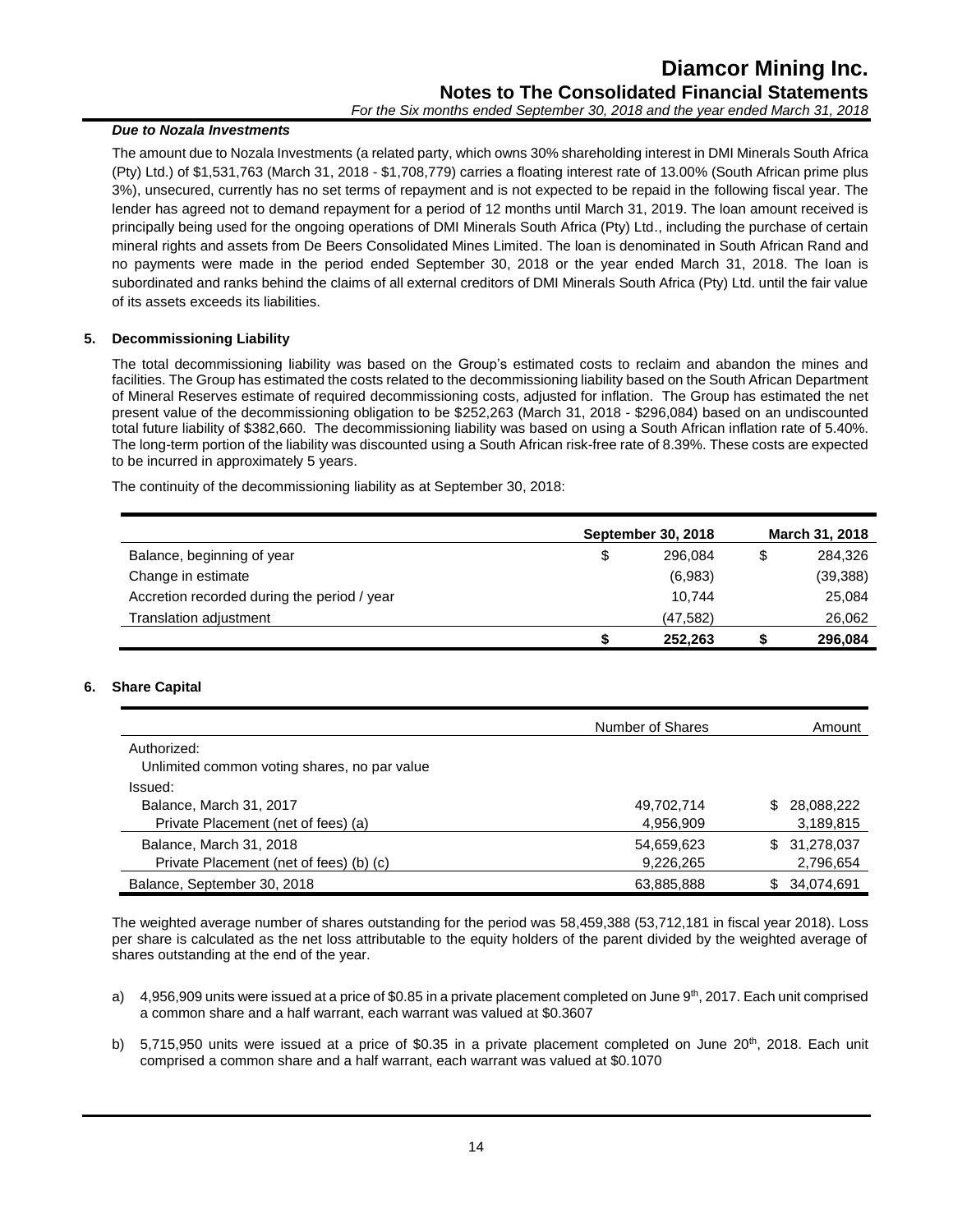c) 3,510,315 units were issued at a price of \$0.35 in a private placement completed on August  $29^{th}$ , 2018. Each unit comprised a common share and a half warrant, each warrant was valued at \$0.0664

# *Warrants*

The following table summarizes the activity with respect to warrants issued, exercised and expired during the year.

|                                | <b>September 30, 2018</b> |                                              |                       | March 31, 2018                               |
|--------------------------------|---------------------------|----------------------------------------------|-----------------------|----------------------------------------------|
|                                | Number of<br>Warrants     | Weighted<br>Average<br><b>Exercise Price</b> | Number of<br>Warrants | Weighted<br>Average<br><b>Exercise Price</b> |
| Outstanding, beginning of year | 7,104,523                 | \$1.38                                       | 6,735,332             | \$1.56                                       |
| Warrants expired               |                           |                                              | (2,216,187)           | 1.74                                         |
| Warrants issued                | 4,636,926                 | 0.60                                         | 2,585,378             | 1.20                                         |
| Outstanding, end of period     | 11,741,449                | \$1.15                                       | 7,104,523             | \$1.38                                       |
| Exercisable, end of period     | 11,741,449                | \$1.15                                       | 7,104,523             | \$1.38                                       |

|                            | <b>September 30, 2018</b> | March 31, 2018  |
|----------------------------|---------------------------|-----------------|
| Balance, beginning of year | 2.789.514                 | \$<br>3,407,043 |
| Warrants expired           | ٠                         | (1,550,202)     |
| Warrants issued            | 424.211                   | 932,673         |
| Balance, end of period     | 3,213,725                 | \$<br>2,789,514 |

There were 4,636,926 warrants issued in the period ended September 30, 2018 as part of the private placement of units (2,585,378 March 31, 2018). The warrant valuation was calculated using the Black-Scholes pricing model with the following assumptions: zero dividend yield, expected volatility of 58% and risk-free rate of 01.92%. Warrant pricing models require the input of highly subjective assumptions including the expected price volatility. Changes in the subjective input assumptions can materially affect the fair value estimated, and therefore the existing models do not necessarily provide a reliable single measure of the fair value of the Group's warrants. The warrants issued in the period ended September 30, 2018 are exercisable for a period of three years from the date of issue.

The Company may modify the terms of warrants originally granted. When modifications exist, the Company will maintain the original fair value of the warrant.

| Number of warrants<br>outstanding<br>and exercisable | <b>Exercise Price</b> | Weighted average<br>remaining life | Expiry date       |
|------------------------------------------------------|-----------------------|------------------------------------|-------------------|
| 1,566,800                                            | \$1.25                | .25                                | December 30, 2018 |
| 2,952,345                                            | \$1.60                | 0.92                               | August 31, 2019   |
| 2,585,378                                            | \$1.20                | 1.73                               | June 9, 2020      |
| 2,863,169                                            | \$0.60                | 2.72                               | June 20, 2021     |
| 1,773,757                                            | \$0.60                | 2.92                               | August 29, 2021   |
| 11,741,449                                           |                       |                                    |                   |

The following warrants were outstanding at September 30, 2018: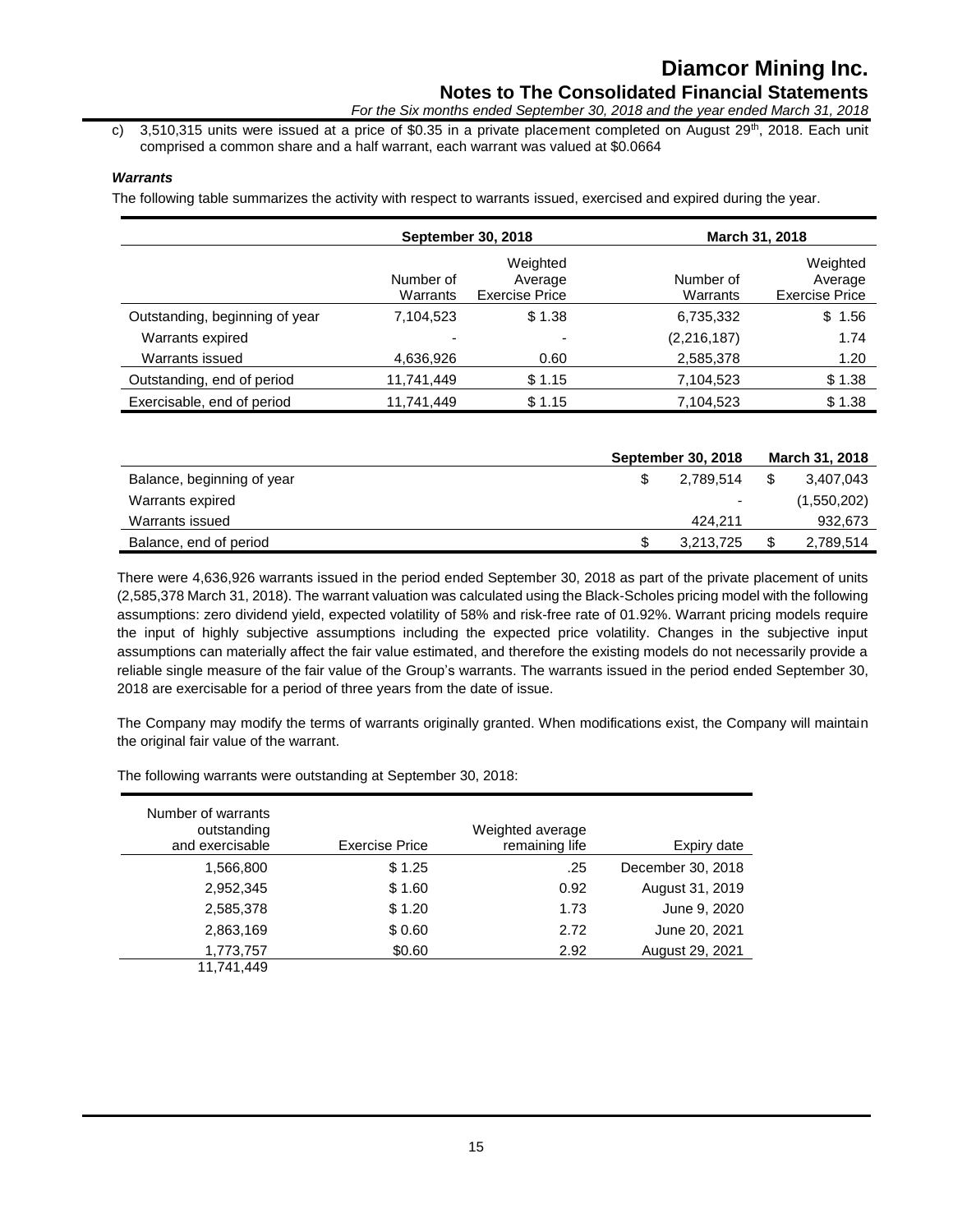# *Stock options*

The Group amended a formal stock option plan on December 18, 2015 and follows the TSX Venture Exchange (the "Exchange") policy under which it is authorized to grant options to Directors, employees and consultants to acquire up to 8,622,233 of its issued and outstanding common shares. Under the policy, the exercise price of each option is equal to the market price of the Group's stock, less applicable discounts permitted by the Exchange, as calculated on the date of grant. The options can be granted for a maximum term of 5 years.

The following table summarizes the activity with respect to options granted and exercised during the year.

|                                | September 30, 2018 |                                                  | <b>March 31 2018</b>        |                                                  |
|--------------------------------|--------------------|--------------------------------------------------|-----------------------------|--------------------------------------------------|
|                                | Number of options  | <b>Weighted Average</b><br><b>Exercise Price</b> | Number of<br><b>Options</b> | <b>Weighted Average</b><br><b>Exercise Price</b> |
| Outstanding, beginning of year | 5,320,000          | \$1.14                                           | 6,320,000                   | \$1.12                                           |
| Options cancelled              | (120,000)          | \$1.35                                           | (1,000,000)                 | \$1.10                                           |
| <b>Options Expired</b>         | (1,250,000)        | \$1.23                                           |                             | -                                                |
| Outstanding, end of period     | 3,950,000          | \$1.10                                           | 5,320,000                   | \$1.14                                           |
| Exercisable, end of period     | 3,950,000          | \$1.10                                           | 5,320,000                   | \$1.14                                           |

The following stock options were outstanding at September 30, 2018:

| Number of options outstanding |                | Weighted average |                |
|-------------------------------|----------------|------------------|----------------|
| and exercisable               | Exercise Price | remaining life   | Expiry date    |
| 1,000,000                     | \$1.40         | .50              | March 31, 2019 |
| 400.000                       | \$1.00         | 2.42             | March 2, 2021  |
| 2,550,000                     | \$1.00         | 2.48             | March 21, 2021 |
| 3,950,000                     |                |                  |                |

The following stock options were outstanding at March 31, 2018:

| Number of options outstanding |                       | Weighted average |                |
|-------------------------------|-----------------------|------------------|----------------|
| and exercisable               | <b>Exercise Price</b> | remaining life   | Expiry date    |
| 1,150,000                     | \$1.25                | .35              | August 6, 2018 |
| 1,000,000                     | \$1.40                | 1.00             | March 31, 2019 |
| 120,000                       | \$1.35                | .04              | April 15, 2018 |
| 100.000                       | \$1.15                | .34              | August 1, 2018 |
| 400,000                       | \$1.00                | 2.92             | March 2, 2021  |
| 2,550,000                     | \$1.00                | 2.98             | March 21, 2021 |
| 5,320,000                     |                       |                  |                |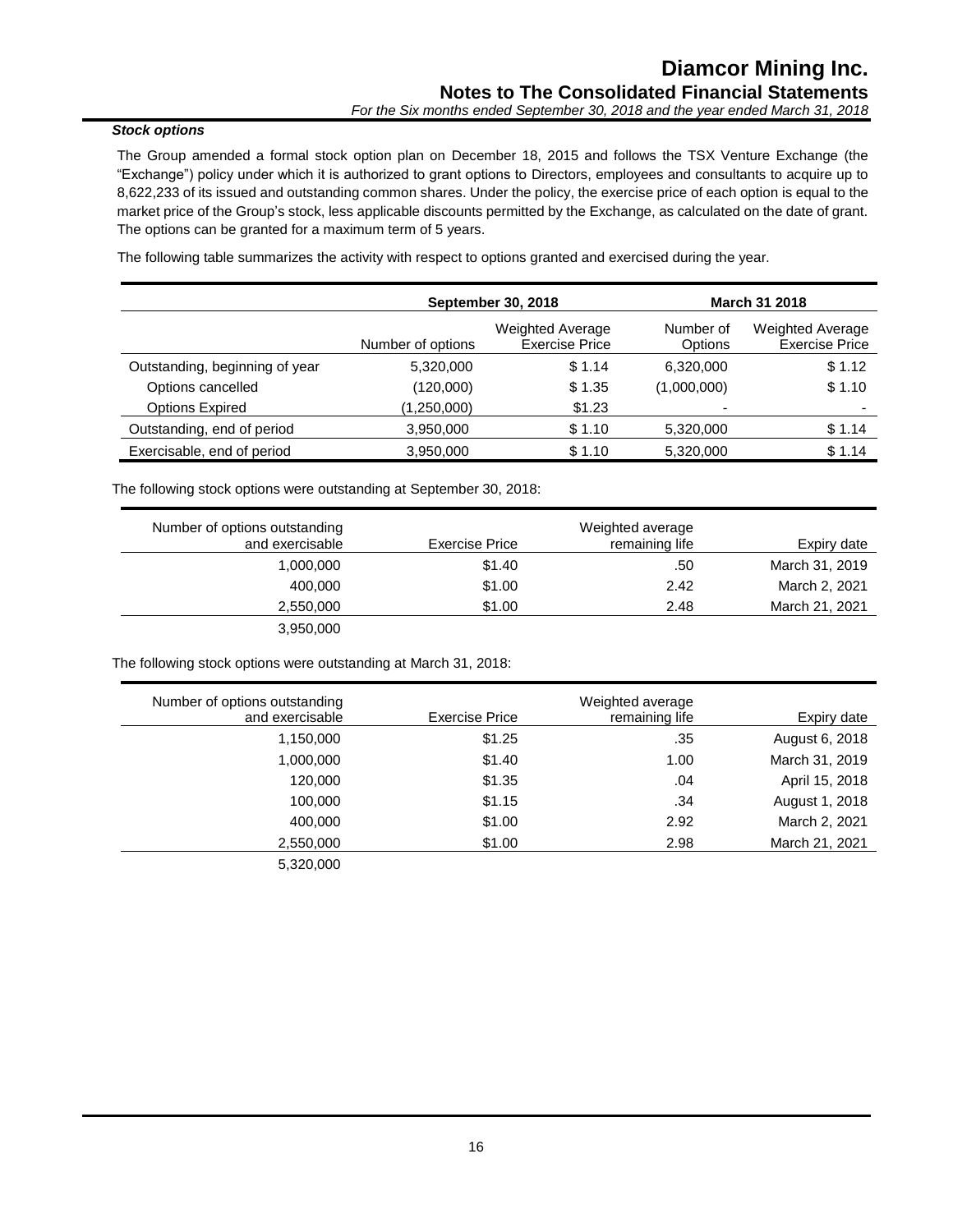# *Share-based compensation*

There were nil options issued by the Group in the period ended September 30, 2018 (nil in fiscal year 2018).

# **7. Contributed Surplus**

| Balance, March 31, 2017        | 8,898,224  |
|--------------------------------|------------|
| Expiry of warrants (note 6)    | 1,550,202  |
| <b>Balance, March 31, 2018</b> | 10,448,426 |
|                                |            |
| Balance, September 30, 2018    | 10,448,426 |

# **8. Related Party Transactions**

The Group paid or accrued the following to Directors, officers, and to companies controlled by Directors of the Group:

|                         | <b>September 30, 2018</b> | March 31, 2018 |
|-------------------------|---------------------------|----------------|
| Salaries and consulting | \$214,800                 | \$424,700      |
| Directors fees          | 48.500                    | 72,000         |
| Performance bonuses     | -                         | 77.500         |
|                         |                           |                |

As at September 30, 2018, the Group owed \$18,375 (March 31, 2018 - \$55,125) to Directors of the Group and companies controlled by a Director.

These transactions were in the normal course of operations and are measured at fair value at initial recognition.

# **9. Segmented Information**

The Group's primary business is the exploration and development of diamond properties in Africa so there is only one reportable operating segment. The reportable segments are those operations whose operating results are reviewed by the Chief Operating decision makers to make decisions about resources to be allocated to the segment and assess its performance provided those operations pass certain quantitative thresholds. Operations whose revenues, earnings or losses, or assets exceed 10% of the total consolidated revenue, earnings or losses, or assets are reportable segments. In order to determine reportable segments, management reviewed various factors, including geographical locations and managerial structure.

Details of identifiable assets by geographic segments are as follows:

|                    | <b>Total Assets</b> | Property,<br>Plant and<br>Equipment |    | Cash and<br>Equivalents and<br><b>Restricted Cash</b> | <b>Other Assets</b> |
|--------------------|---------------------|-------------------------------------|----|-------------------------------------------------------|---------------------|
| September 30, 2018 |                     |                                     |    |                                                       |                     |
| Canada             | \$<br>373,815       | \$<br>2,626                         | \$ | 328,061                                               | \$<br>43.128        |
| South Africa       | 9,286,756           | 7,201,619                           |    | 956,819                                               | 1,128,318           |
|                    | \$<br>9,660,571     | \$<br>7,204,245                     | S  | 1,284,880                                             | \$<br>1,171,446     |
| March 31, 2018     |                     |                                     |    |                                                       |                     |
| Canada             | \$<br>176.249       | \$<br>3.047                         | \$ | 132,826                                               | \$<br>40.376        |
| South Africa       | 11,206,274          | 9,175,400                           |    | 1,239,050                                             | 791,824             |
|                    | \$<br>11,382,523    | \$<br>9,178,447                     | \$ | 1,371,876                                             | \$<br>832,200       |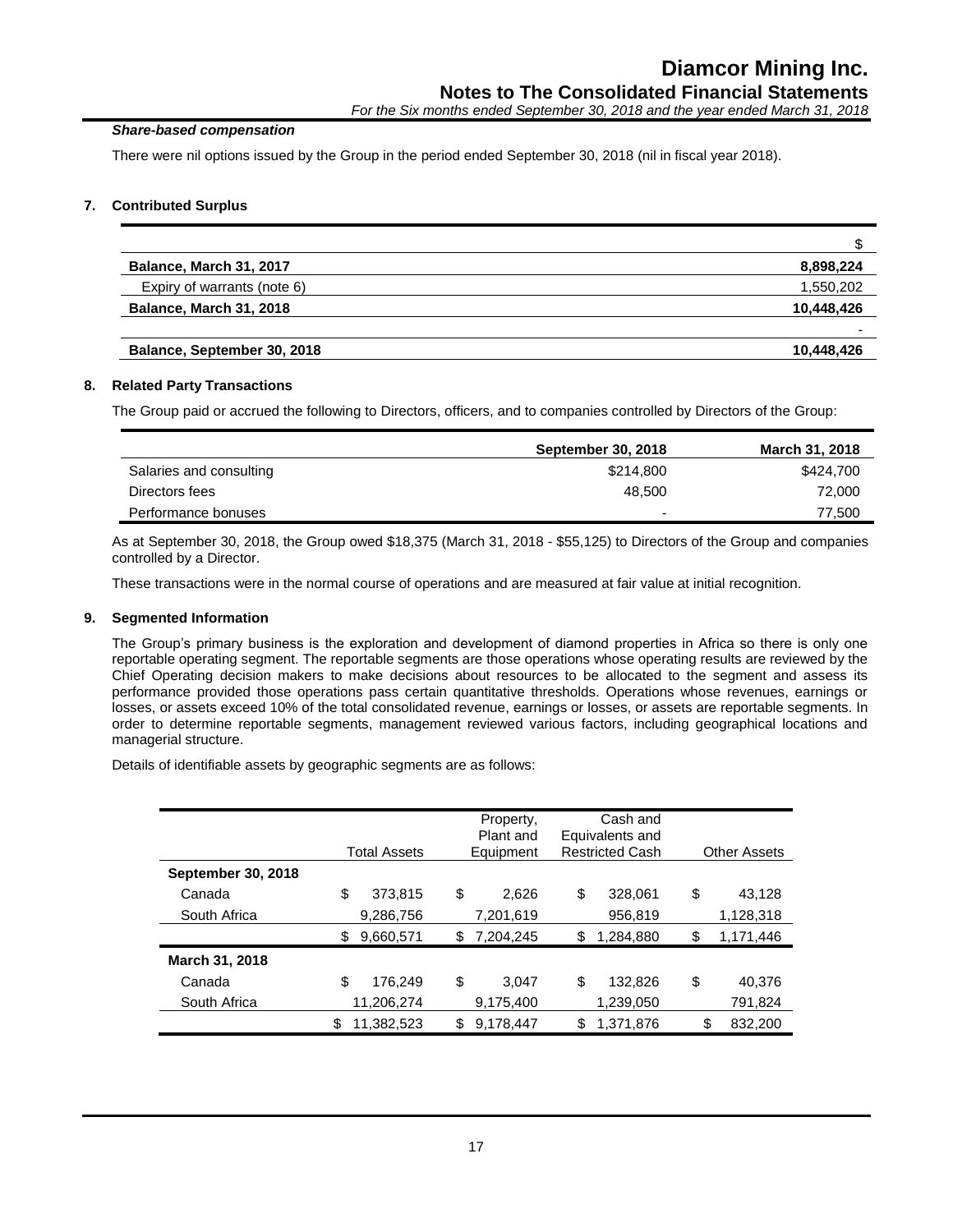# **10. Financial Instruments**

#### *Fair values*

IFRS defines fair value as the price that would be received to dispose of an asset or paid to transfer a liability in an orderly transaction between market participants at the measurement date. The Group classifies the fair value of the financial instruments according to the following hierarchy based on the amount of observable inputs used to value the instrument

- Level 1 Inputs to the valuation methodology are quoted prices for identical assets or liabilities in active markets.
- Level 2 Fair values of financial assets and liabilities in level 2 are based on inputs other than level 1. Inputs to the valuation methodology included quoted prices for identical assets or liabilities in active markets, and inputs that are observable for the asset or liability, either directly or indirectly, for substantially the full term of the financial instrument. Level 2 valuations are based on inputs, including quoted forward prices for commodities, time value and volatility factors, which can be substantially observed or corroborated in the marketplace.
- Level 3 Inputs to the valuation methodology are not based on observable market data.

The Group's financial instruments consist of cash and cash equivalents, restricted cash, accounts receivable, accounts payable, amounts due to Nozala Investments and long-term debt. The fair value of cash and cash equivalents and restricted cash, accounts receivable and accounts payable approximate their carrying values due to the short-term maturities of these items. The fair value of the Nozala Investments loan approximates its carrying value as the interest rate floats with prime. The fair value of the long-term debt approximates its carrying value as the interest rate is a market rate for similar instruments.

The Group's cash and cash equivalents and restricted cash have been assessed on the fair value hierarchy described above and are classified as Level 1.

#### *Financial risks*

The Group's activities result in exposure to a variety of financial risks, including risks related to credit, market risk (currency fluctuation and interest rates) and liquidity risk.

a) Credit risk

The Group is exposed to credit risk only with respect to uncertainties as to timing and collectability of accounts receivable, cash and cash equivalents and restricted cash. The Group mitigates credit risk through standard credit and reference checks. There are no material financial assets that the Group considers past due. The Group currently holds the majority of its cash and cash equivalents and restricted cash in large financial institutions in Canada and South Africa and does not expect any significant risk associated with those deposits. The accounts receivable are sales taxes refundable due from the Government of South Africa and Canada as well as trade receivables from diamond tenders; the Group does not foresee any significant risk in the collection of these accounts receivable.

The accounts receivable ageing amounts are as follows:

| <b>September 30, 2018</b> |           | March 31, 2018       |           |
|---------------------------|-----------|----------------------|-----------|
| $0-30$ days               |           | $$262,336$ 0-30 days | \$550,684 |
| 31-90 days                |           | 27,583 31-90 days    | 53,735    |
| $120 + days$              | 103,814   | $120 + days$         |           |
| <b>Total</b>              | \$393,733 | Total                | \$604,419 |

#### b) Interest rate

The Group is not exposed to any material interest rate risk as the Group's long-term debt has a fixed rate of interest, except for the Nozala Investments loan which has a variable rate of interest of South African prime rate plus 3%. A 1% change in the South African prime rate would result in interest expense changing by approximately \$8,200.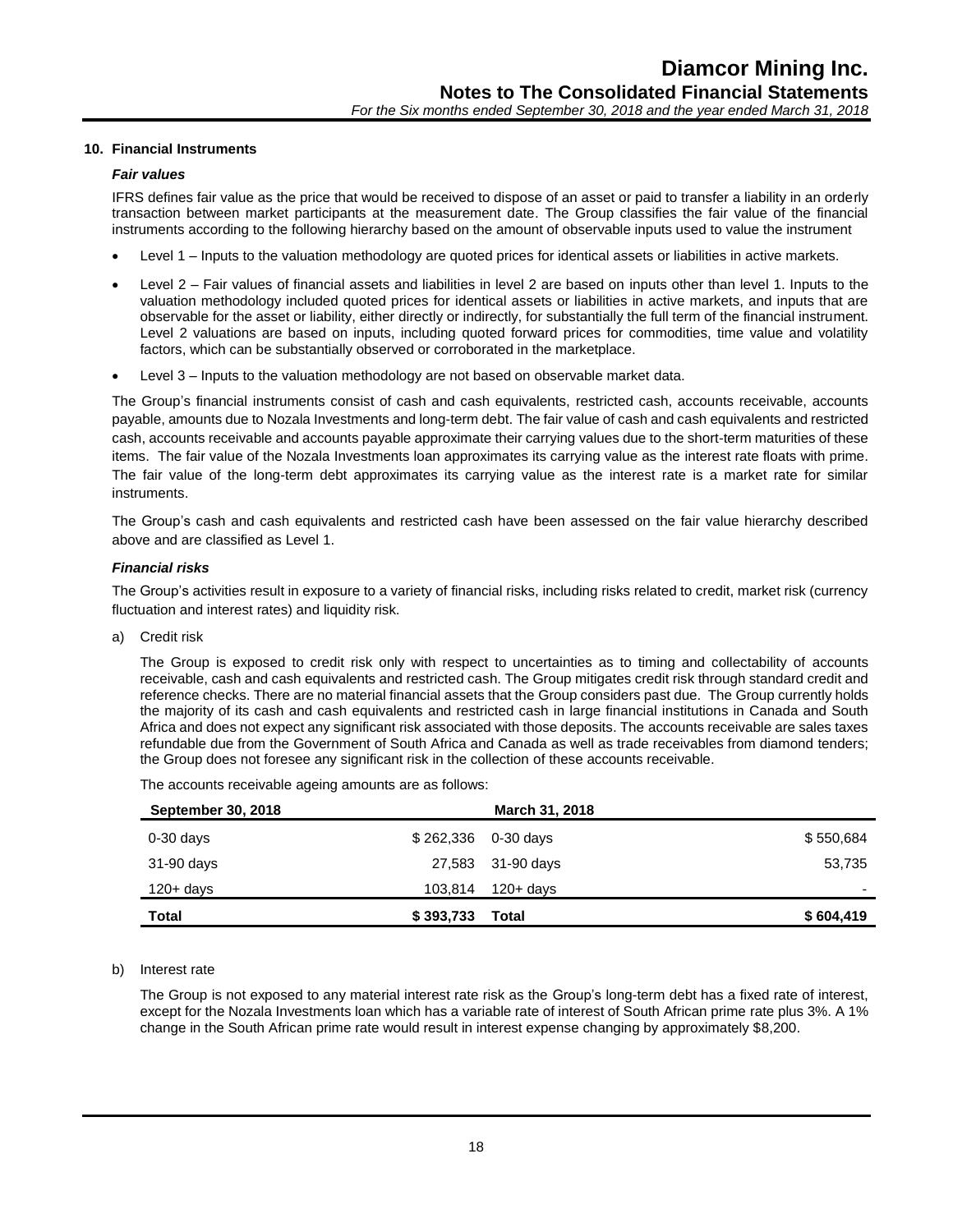# c) Foreign Currency risk

The Group is exposed to financial risk arising from fluctuations in foreign exchange rates and the degree of volatility of these rates. The Group does not use derivative instruments to reduce its exposure to foreign currency risk.

The Group's subsidiaries in South Africa operate using principally the United States Dollar and the South African Rand and as such may be negatively affected by fluctuations in foreign exchange rates when translating from the currency of measurement of the Group's subsidiaries to the Group's reporting currency. The Group's monetary assets and liabilities denominated in South African Rand include:

|                                               | <b>September 30, 2018</b> | <b>March 31, 2018</b> |
|-----------------------------------------------|---------------------------|-----------------------|
| Cash and cash equivalents and restricted cash | \$956,819                 | \$1,239,050           |
| Accounts receivable                           | 373,180                   | 594,945               |
| Prepaids                                      | 7.049                     | 782                   |
| Accounts payable                              | 585,737                   | 1,716,794             |
| Long-term debt                                | 1,531,763                 | 1,708,779             |

A 5% change in the South African Rand would result in total comprehensive loss changing by approximately \$88,000.

d) Liquidity risk

Liquidity risk is the risk that the Group will not be able to meet its financial obligations when they fall due. The Group manages this risk through management of its cash flow from operations and its capital structure. Based on senior Management's and the Board of Directors' review of ongoing operations, the Group may revise timing of capital expenditures, bank loans, including project specific loans, or issue equity or a combination thereof.

The Group's current financial liabilities of \$4,601,035 are payable within one year. The Group enters contractual obligations in the normal course of business operations. Management believes the Group's requirements for capital expenditures, working capital and ongoing commitments (including long-term debt) can be financed from existing cash, issuing equity, cash flow provided by operating activities, existing bank loans and by acquiring new project loans.

The table below summarizes the maturity profile of the Group's financial liabilities as at September 30, 2018 based on contractual undiscounted payments:

|                  | <b>Current</b> | Fiscal 2019 | <b>Fiscal 2020</b> |
|------------------|----------------|-------------|--------------------|
| Accounts payable | 720.137        | -           |                    |
| Long-term debt   | 3,880,898      | 3,487,844   | 520,293            |
|                  | \$4,601,035    | \$3,487,844 | \$520,293          |

# e) Commodity price risk

Commodity price risk is the risk that the fair value or future cash flows will fluctuate because of changes in commodity prices. Commodity prices for diamonds are impacted by not only the relationship between the Canadian, United States Dollar and South African Rand, but also world economic events that dictate the levels of supply and demand. The Group is exposed to the risk of declining prices for diamonds resulting in a corresponding reduction in projected cash flow. Reduced cash flow may result in lower levels of capital being available for field activity, thus compromising the Groups' capacity to grow production. The Group did not have any fixed price commodity price contracts in place as at or during the period ended September 30, 2018 and the year ended March 31, 2018. The Groups' operational results and financial condition are largely dependent on the commodity price received for its diamond production. Diamond prices have fluctuated widely in recent years due to global and regional factors including supply and demand fundamentals, inventory levels, economic and geopolitical factors. A 5% change in the price of diamonds would result in total comprehensive loss changing by approximately \$62,000.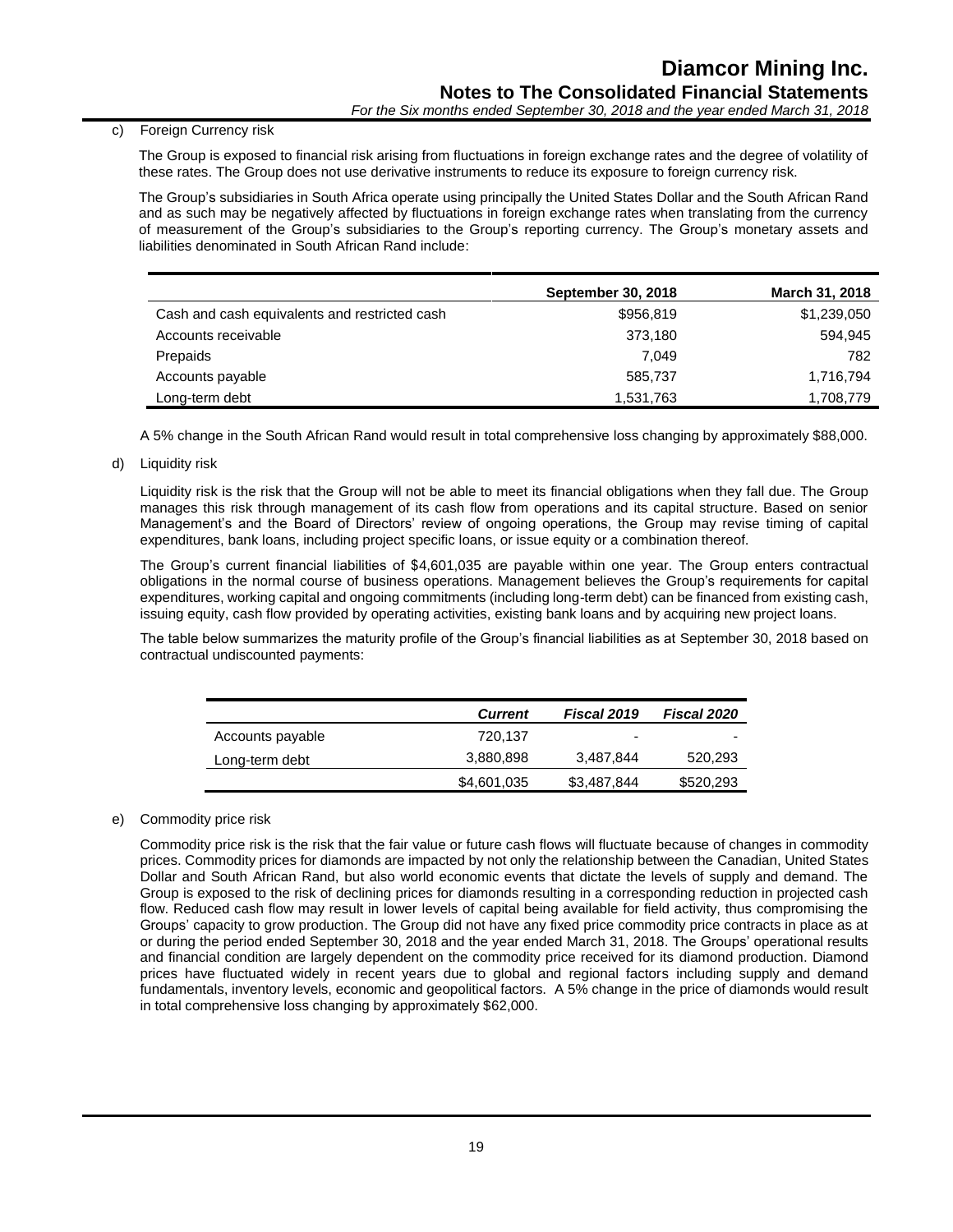# **11. Capital Management**

The Group's objectives when managing capital are: (i) to maintain a strong capital structure, which optimizes the cost of capital at acceptable risk; and (ii) to maintain investor, creditor and market confidence to sustain the future development of the business. The Group manages its capital structure and adjusts it considering changes in economic conditions and the risk characteristics of its underlying assets. The Group, from time-to-time, may adjust capital spending, issue new common shares, issue new debt or repay existing debt. The Group's capital is not subject to any restrictions.

The Group manages the following as capital:

|                      | <b>September 30, 2018</b> | March 31, 2018 |
|----------------------|---------------------------|----------------|
| Working capital      | (2,860,123)               | (4,299,360)    |
| Long-term debt       | 3,880,898                 | 3,710,208      |
| Shareholders' equity | 2,786,642                 | 2,631,362      |

Working capital is calculated based on current assets less current liabilities.

# **12. Commitments**

The Group has a commitment to lease office space at a rate of \$3,469 per month. The lease expires in May 2022. The minimum lease payments under this lease are \$41,628 per year.

# **13. Accounts Payable**

Trade and other payables consist of the following components:

|                     | <b>September 30, 2018</b> | <b>March 31, 2018</b> |
|---------------------|---------------------------|-----------------------|
| Trade Payables      | 705.697                   | 1,954,186             |
| Salary and benefits | 14.440                    |                       |
|                     | 720,137                   | 1,954,186             |

Trade payables are non-interest bearing and are normally settled on 30-day terms.

# **14. Restricted Cash**

These amounts are encumbered by a guarantee by Standard Bank of South Africa Limited for certain rehabilitation obligations and electrical guarantees. The encumbered amount as at September 30, 2018 was \$715,414 (March 31, 2018 \$851,564).